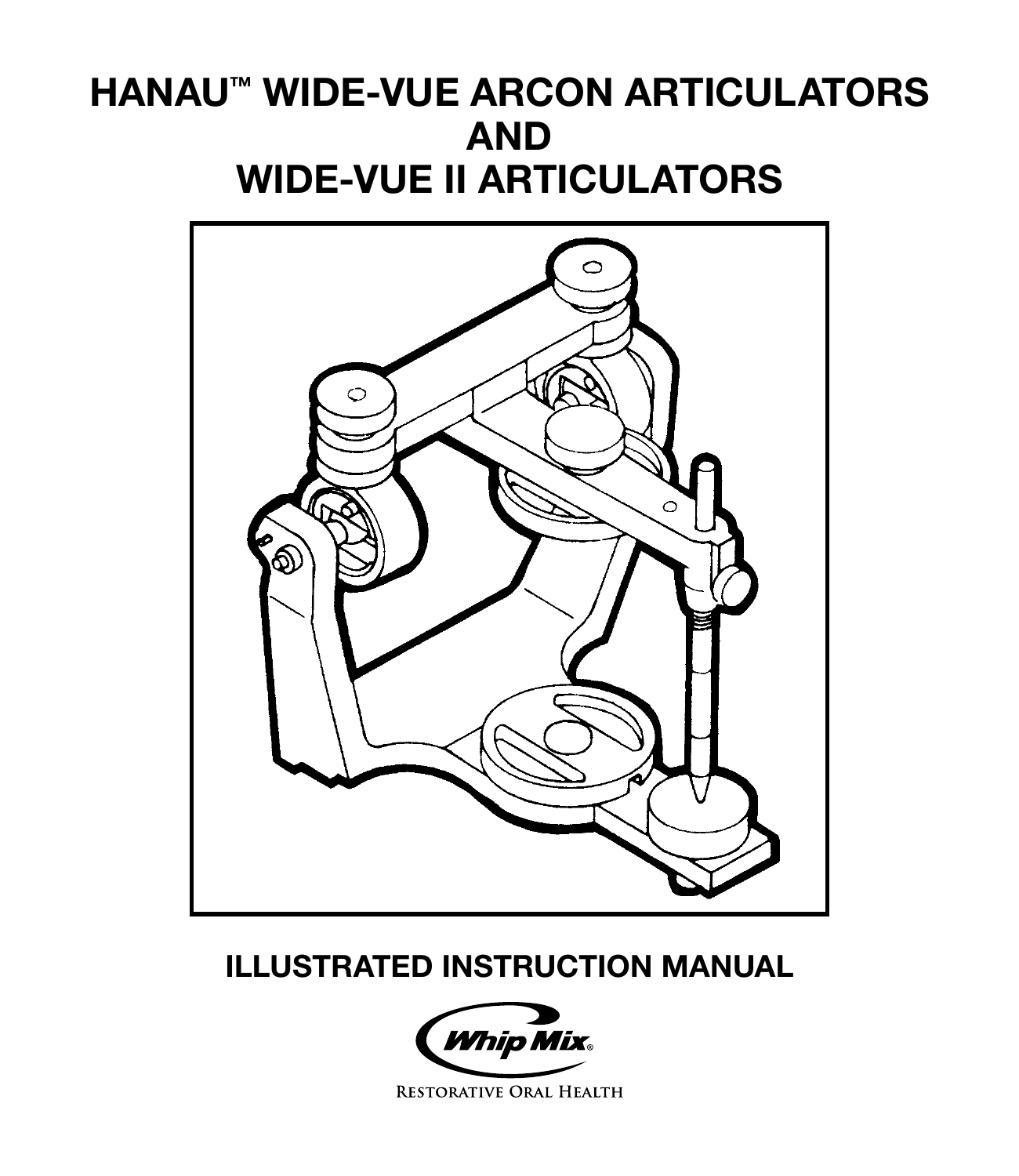# The HANAU™ Wide-Vue Series of Arcon Articulators

# INTRODUCTION

The HANAU™ Wide-Vue Articulators are classified as semi-adjustable. They are of Arcon principle, wherein the Condylar Guidances are associated with the Upper Articulator Member, as the patient's glenoid fossa is a portion of the cranium, Figure 1.

The Condyle of the Articulator is a part of the Lower Member and functions as the condyle of the patient's mandible.

Articulator movements may be directly related to the anatomical function of the patient.

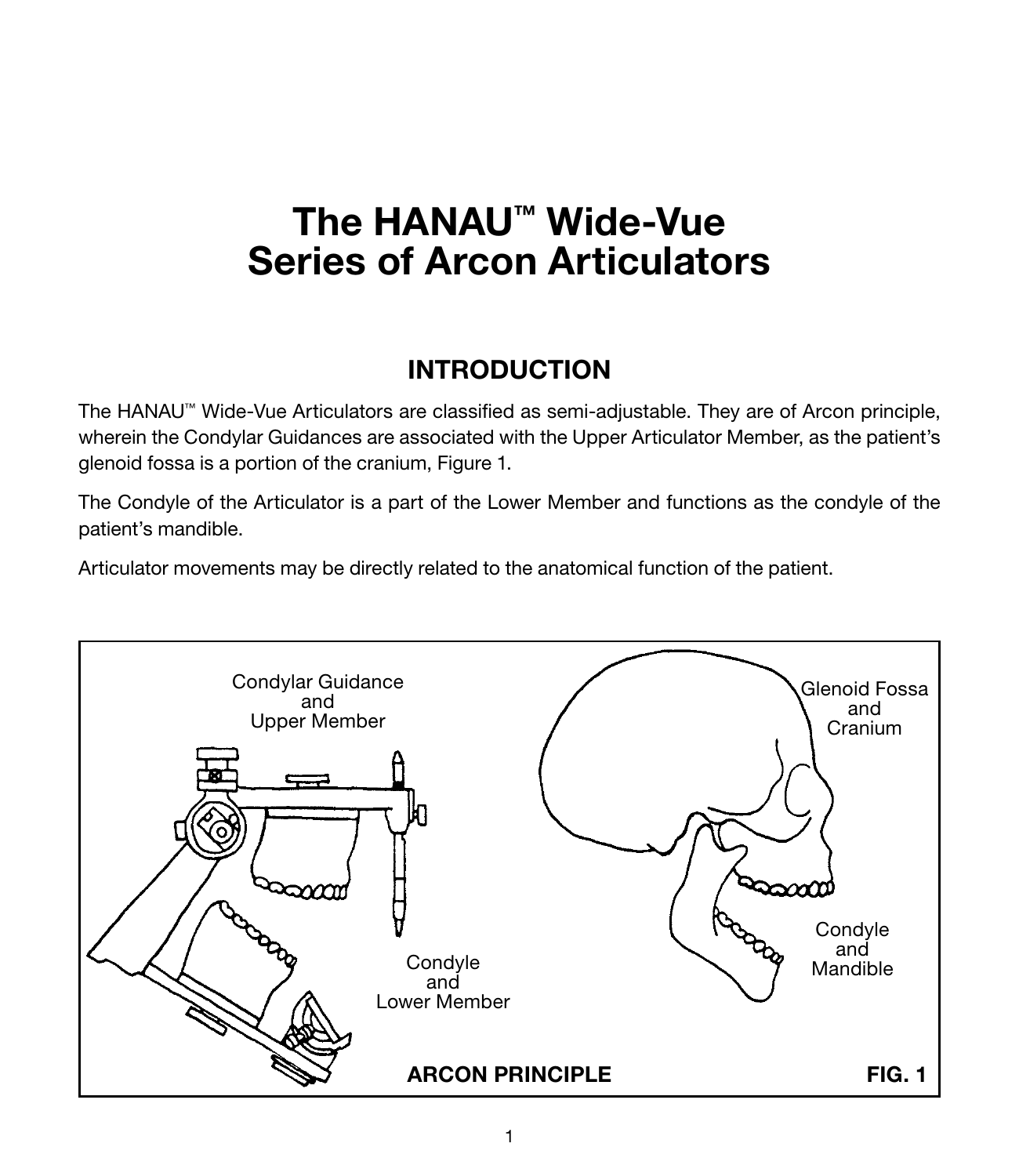| <b>Kit Number</b>                       | 010882-<br>000 | 010885-<br>000 | 010896-<br>000 | 010889-<br>000 |
|-----------------------------------------|----------------|----------------|----------------|----------------|
| Mounting Plates 2 pair                  | X              |                |                |                |
| Orbitale Indicator                      | X              | X              | X              | X              |
| Dual End Incisal Pin                    | X              | X              | X              | X              |
| Adjustable Incisal Guide                | X              | x              | X              | X              |
| Cond. Guide Protrusive/Retrusive Closed |                |                |                | X              |
| Condylar Guidance Closed Track          | X              | x              | X              |                |
| Condylar Guidance Fixed Centric Stop    | х              | х              | х              |                |

# Please check online at www.whipmix.com

for the most current instructions and parts list.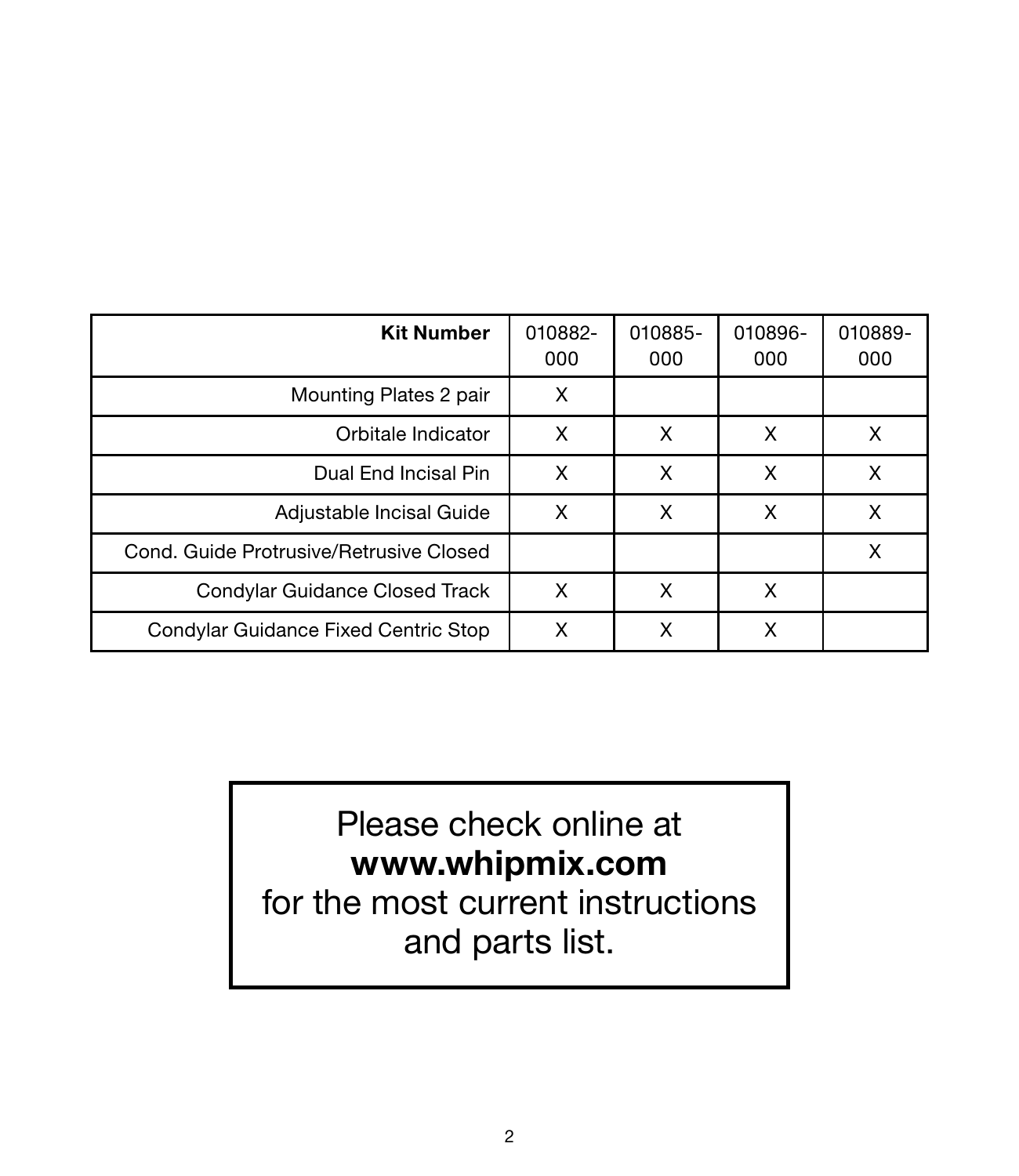

## CONDYLAR GUIDANCE, Figure 2:

The Condylar Guidances are the control centers of the Articulator and they adjustably assimilate the multiple function of the glenoid fossa.

The Condylar Track may be adjustably inclined on the horizontal transverse axis from a "zero" to a plus 60 degree or to a minus 20 degree. These inclinations are termed the protrusive inclination and simulate the patient's superior wall of the fossa.

The Condylar Track may also be adjusted on the vertical axis from a "zero" sagittal to 30˚. This angle is termed the progressive Bennett angle and corresponds to the medial wall of the patient's fossa.

#### CLOSED CONDYLAR TRACK, Figures 3 and 4:

The Condylar Guidance Track rotates in an enclosed housing which stops the Condylar Element, preventing the accidental disengagement of the Upper Member.

#### FIXED CENTRIC STOP, Figure 3:

Some articulators have a Centric Stop at the posterior end of the Track to limit anterior movement of the Condylar Element. When the Element rests against the Stop it is at centric, the point from which the protrusive or Bennett angles both emanate.

#### ADJUSTABLE PROTRUSIVE-RETRUSIVE, Figures 4 and 6:

This micrometer adjustment permits the Condylar Element to be protruded 6 mm from centric or to be retruded 3 mm from centric.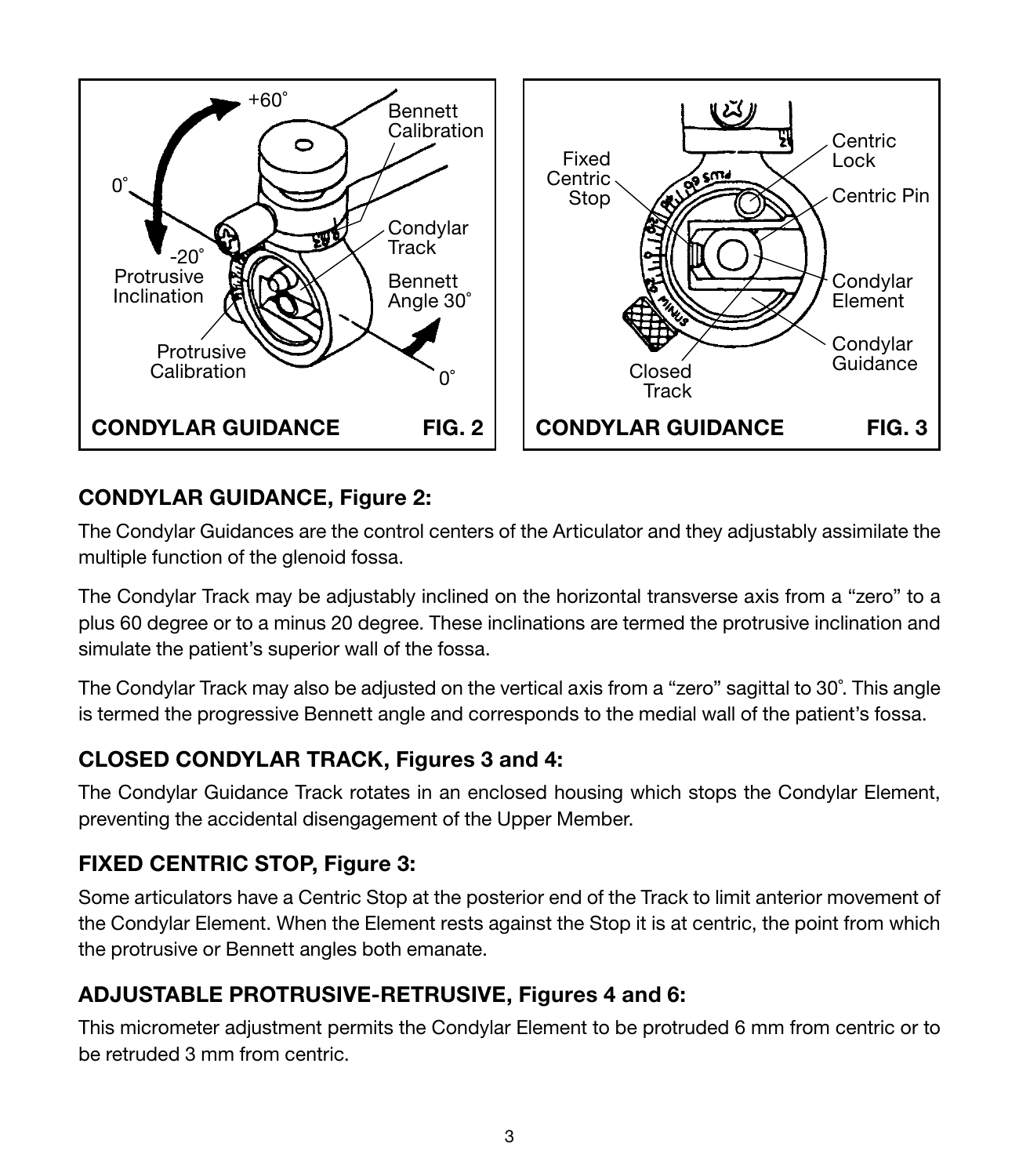

An axial reference line transcribes the one mm spaced lines on the P-R Screw and a like line appears on the Sleeve of the Guidance.

Loosen the Thumbscrew at medial side of the Guidance and rotate the P-R Screw to abut the wide "zero" centric line with the Sleeve end. This centric position is then exactingly refined by aligning both axial lines as with a micrometer.

Protrusion or retrusion of the Condylar Element can be fractionally adjusted by selective rotation of this P-R Screw. One full turn of the one millimeter pitch Screw equals 1 mm protrusion or retrusion.  $\frac{1}{2}$  turn equals  $\frac{1}{2}$  mm,  $\frac{1}{4}$  turn equals  $\frac{1}{4}$  mm and  $\frac{1}{8}$  turn equals  $\frac{1}{8}$  mm.

This 1 ⁄8 turn equals .005 inch and may be equated with a recognized dimension of the .004 inch (.1 mm) thick U.S. dollar bill.

Security of this adjustment is made by tightening the Thumbscrew lock at the medial of the guidance. The micrometer adjustment may be returned to this exacting centric position at any time.

#### CENTRIC LOCK, Figures 3 and 4:

Engagement of a Centric Lock depresses a Centric Pin, causing it to arrest the Condylar Element at the centric position. When locked, the Upper Member is restricted to an opening and closing movement only.

Releasing the Centric Lock two full turns will disengage the Centric Pin and return the Element's freedom of movement in the Condylar Track.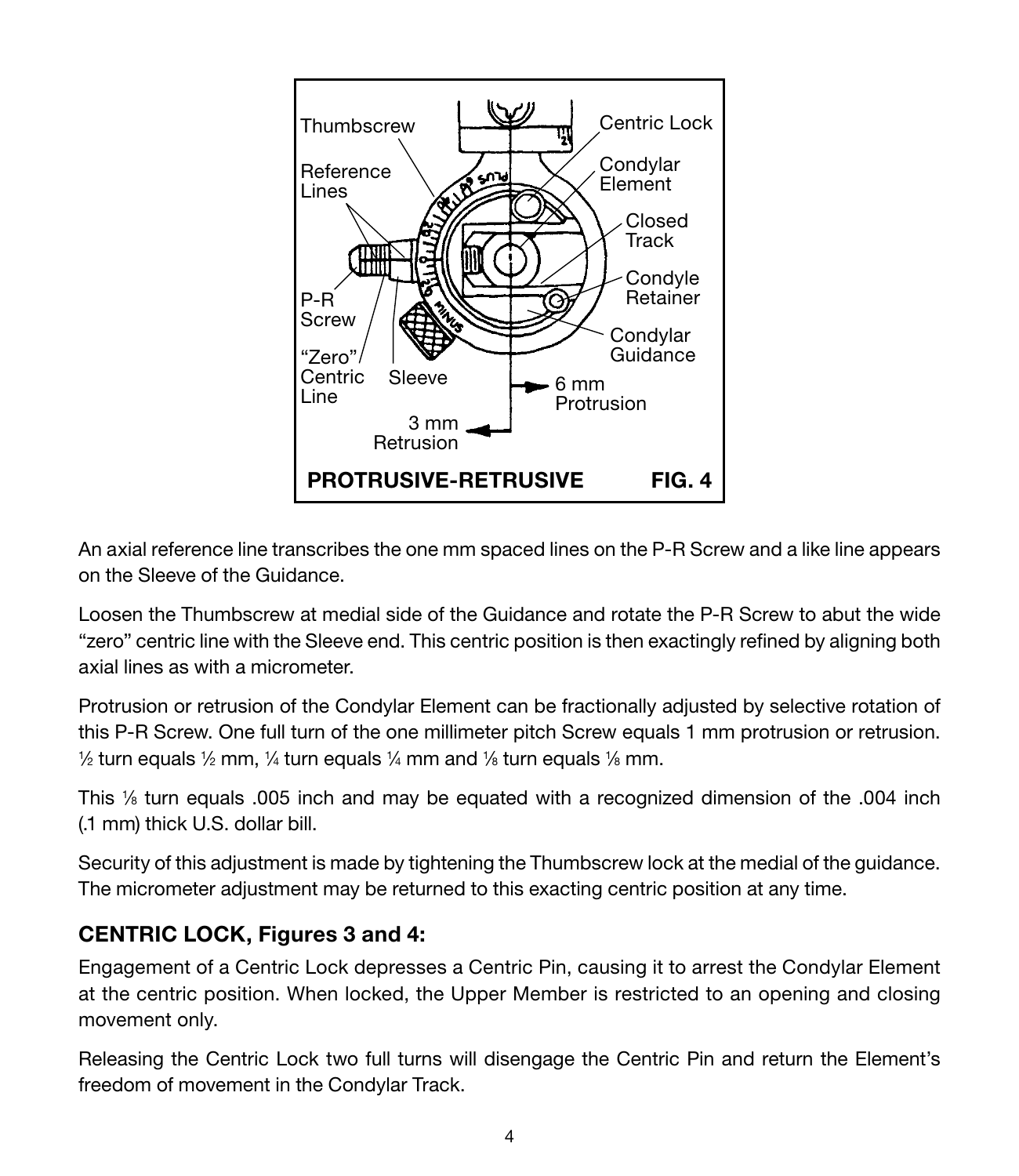

# CONDYLAR SHAFTS, Figure 5:

The Condylar Shafts adjustably slide in the "wings" of the Lower Member. They have been factory fixed by Setscrews when their brass shoulders rest against the flatted sides of the Condylar Elements at the "zero" centric position.

A resilient Bumper will protectively stop the Upper Member and rest against the "Wing" of the Lower Member when fully opening the Articulator.

#### DUAL-END INCISAL PIN, Figures 6 and 7:

Coinciding with these Condylar Shaft adjustments is an alignment of the chisel edge of the Incisal Pin with the central table of the Incisal Guide, Figure 7.

The Incisal Pin serves as the forward control of the Articulator. It cooperatively maintains a vertical stop and provides a stylus contact for the excursive movements of the Articulator against the various inclined guiding surfaces of the Incisal Guide.

A mid-line groove is cut in the Incisal Pin about one inch from the spherical tip. Five additional lines calibrated in millimeters extend on either side thereof. These lines are used for recording or altering the vertical dimension.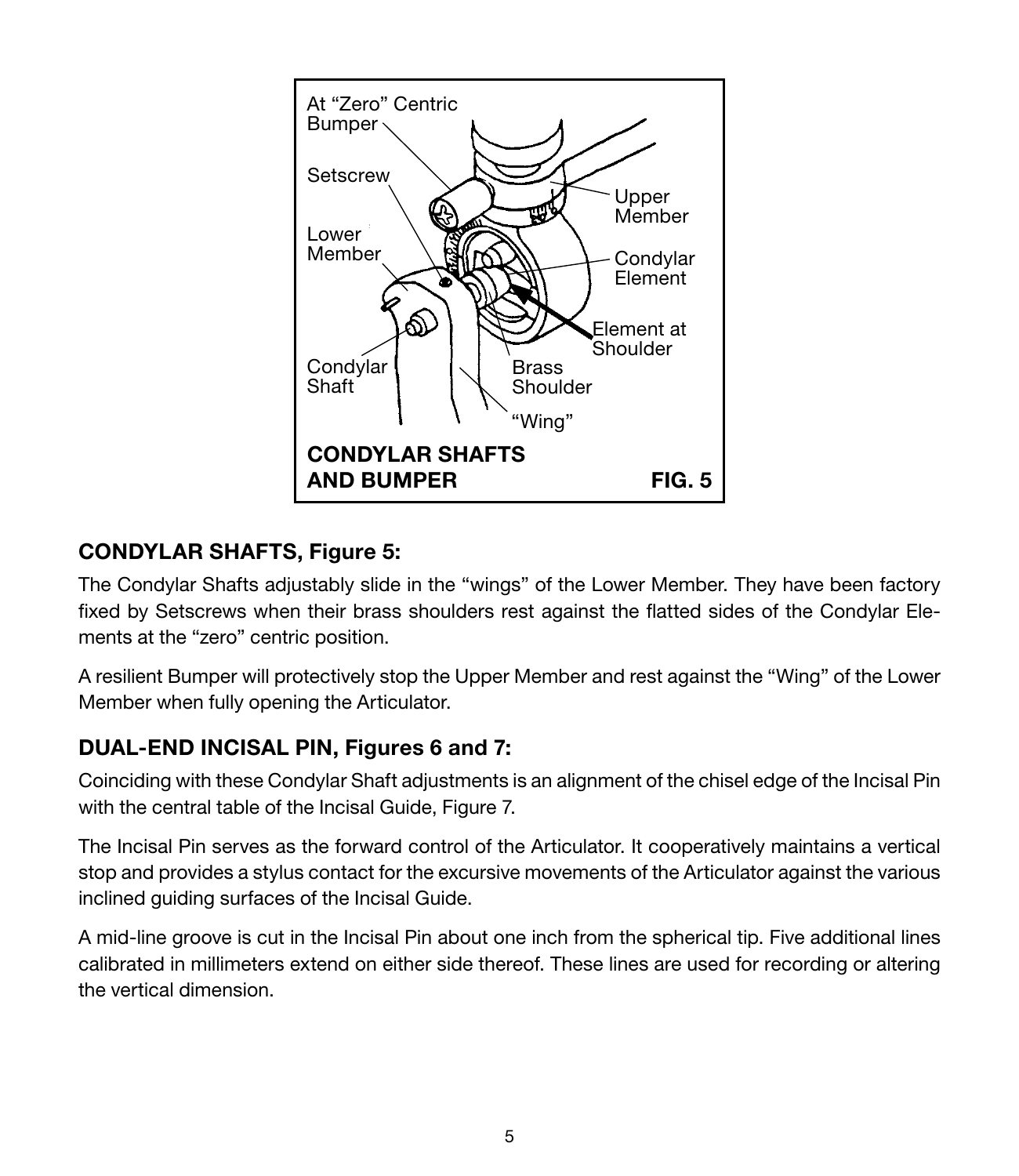

The Incisal Pin is inserted into, and the wider mid-line of these metric grooves is aligned with, the top edge of the Upper Member. It is secured by the Thumbscrew bearing against the flatted side on the Pin. This adjustment places the chisel end at 90 degrees to and in contact with the central table of the Incisal Guide and provides a parallelism of the Upper Member to the Lower Member.

Two annular grooves, Figure 7, appear on the Incisal Pin at 37 and 54 mm below the Frankfort Horizontal Plane. These grooves form arbitrary vertical landmarks for alignment of the incisal edge of the maxillary centrals when making a Facebow transfer.

The 37 mm line is based in part on the Bonwil Triangle and results in a generally horizontal appearing plane of occlusion.

The 54 mm line forms an average landmark for alignment of the incisal edge of the upper centrals when making a Facebow transfer. This reference line is based on the research study by Frank R. Lauciello, D.D.S., and Marc Appelbaum, D.D.S., "Anatomic Comparison to Arbitrary Reference Notch on Hanau™ Articulators," Journal of Prosthetic Dentistry, December 1978, Volume 40, Number 6, Pages 676-681.

The Incisal Pin extends beyond the top of the Upper Member and provides a third point of stability when inverting the Articulator for mandibular cast mounting.

The spherical tip of this Incisal Pin serves as the Dual-End and is useful for fabricating customized acrylic anterior guide tables. The procedural use of this is outlined on page 27.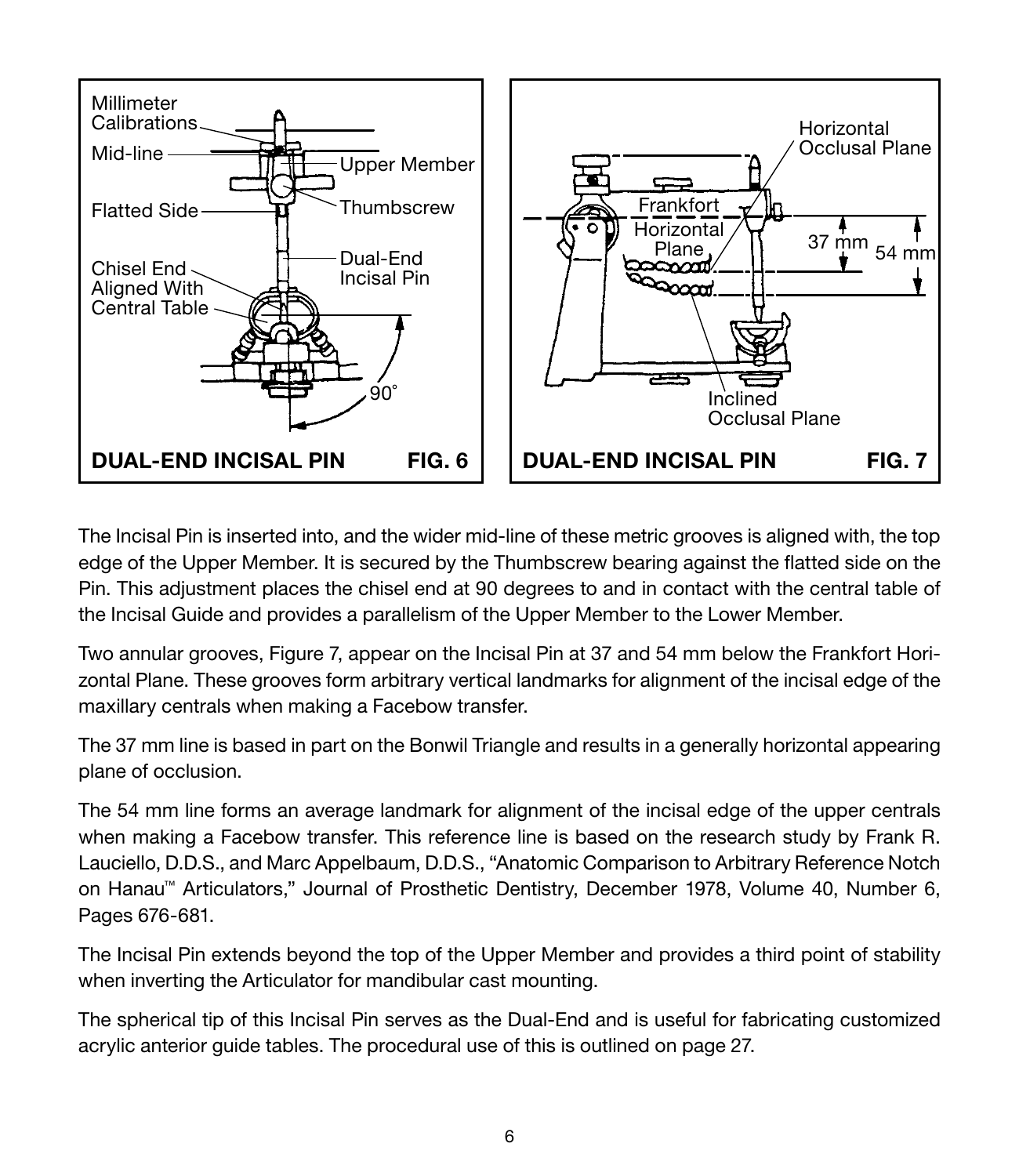

# ADJUSTABLE INCISAL GUIDE, Figures 8 and 9:

The Adjustable Incisal Guide provides an independent adjustment of anterior guidance. It cooperates with the Incisal Pin and Condylar Guidances to present a stable, three-dimensional programmed guide pattern for the mounted casts.

The Incisal Guide rotates antero-posteriorly from a horizontal "zero" degree to a 60 degree positive inclination of protrusion which is then secured by the small Locknut. The central guiding table is 5.56 mm wide and forms the inclined surface for the protrusive guidance of the Incisal Pin.

Separately adjustable Lateral Wings elevate by a Thumbscrew from a "zero" horizontal to a 45 degree incline and are fixed by a Thumbnut. The calibrations are very small and serve only as a reference.

An anterior slot, Figure 9, in the Lower Member, allows repositioning of the Incisal Guide. Adjust and lock the Guide at a "zero" horizontal and slightly loosen the Platform Lockscrew. Slide the Platform antero-posteriorly to align the chisel end of the Incisal Pin with the "zero" indicating line on the Lateral Wings.

This adjustment will place the Incisal Pin contact on the rotational center of the Guide, thereby maintaining the vertical dimension when adjusting the inclination for protrusion.

Loosening the Platform Lockscrew one turn will allow the Incisal Guide Assembly to be withdrawn from or returned to the anterior slot without any disassembly of parts.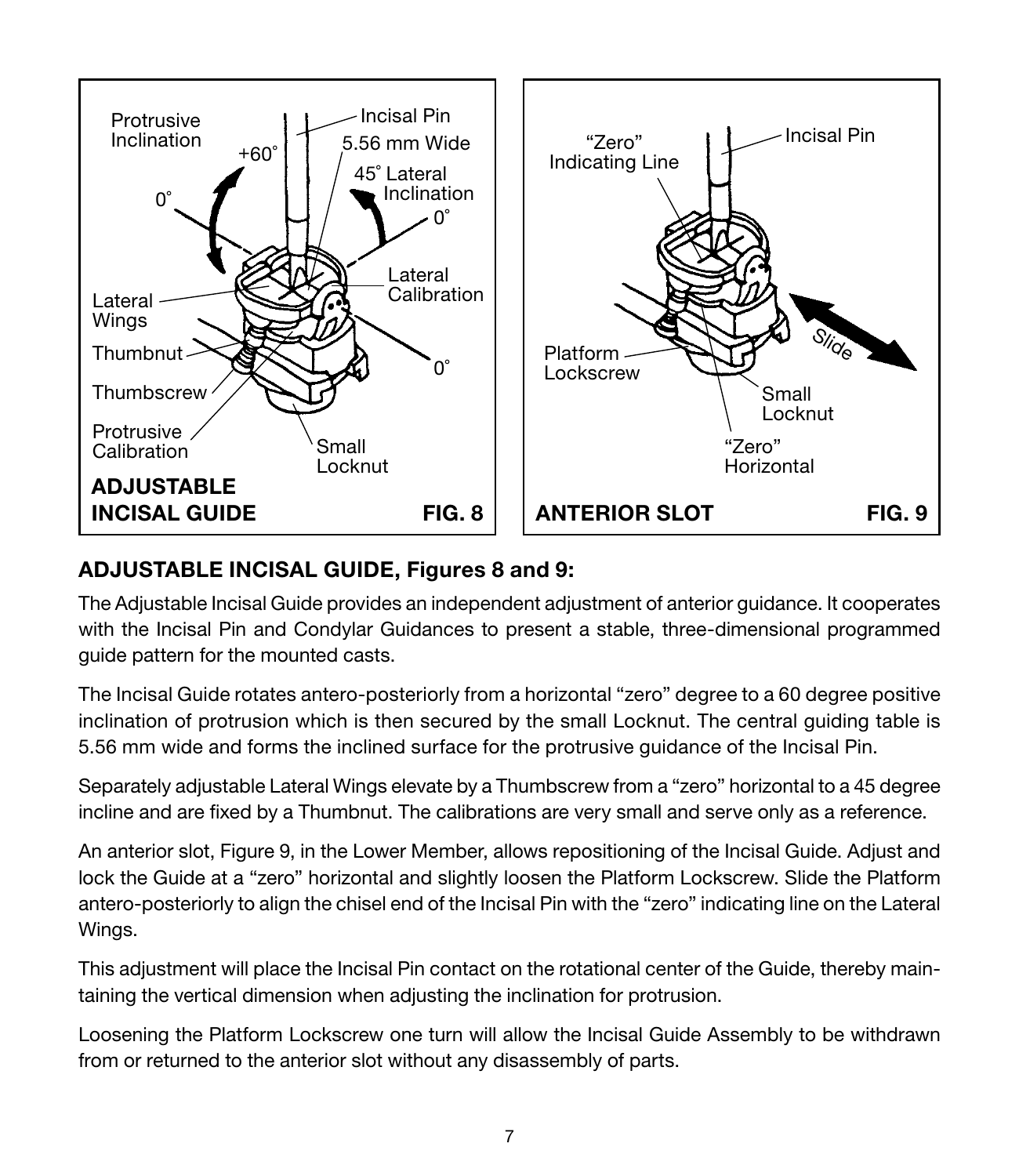

Additional anterior guidance tables may be optionally selected and their usage is detailed in latter portions of this book under:

FLAT ANTERIOR GUIDE, Item Number 010741-000, Page 26.

Your selection of Tables shall determine the appropriate instructional reference.

# ORBITALE INDICATOR, Figure 10:

Some articulators are equipped with an Orbitale Indicator. This "crescent" represents the patient's infra-orbitale notch and is the anterior reference landmark of the Frankfort Horizontal Plane.

When used with an Orbitale Pointer on a Facebow it provides an anatomical vertical orientation for the upper arch, obviating the use of any average reference lines on the Incisal Pin.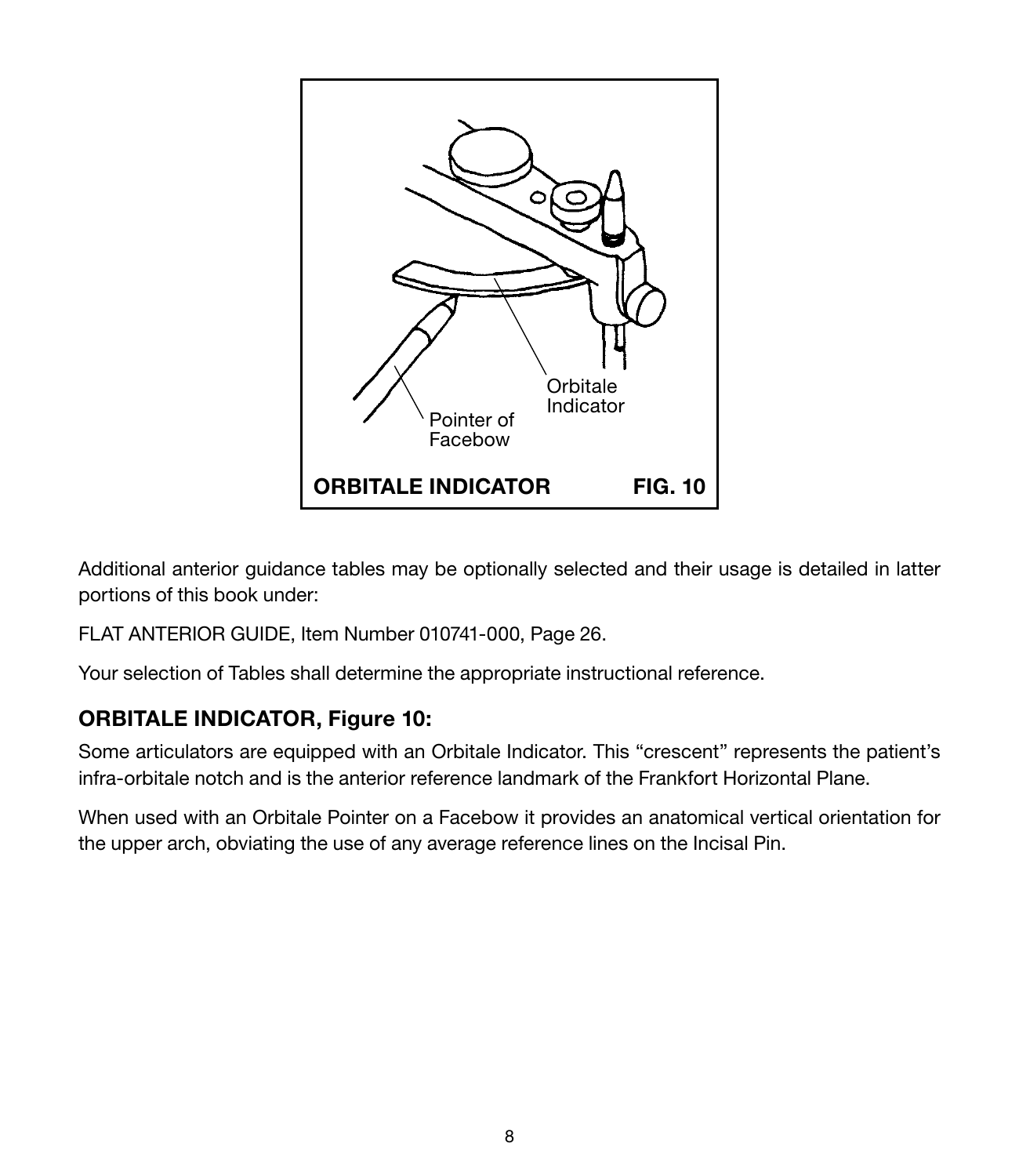

# MOUNTING PLATES, Figure 11:

Mounting plates are used to lute the upper and lower casts to the Upper and Lower Articulator Members by the means of a gypsum material.

These non-warping metal Plates contain two elongated and tapering luting slots for a secure adherence of the gypsum mounting. At their center is a domed brass insert which is internally threaded for attachment to the Upper or Lower Member. Longitudinally disposed to the luting slots and on the center plane of the insert is a keyway and a dowel hole which register over two Dowels in the Upper and Lower Member.

The Dowels cooperatively assist a threaded Thumbscrew which securely and accurately attaches the Mounting Plate. Order additional Plates as Item Number 005057-000, Mounting Plates, Pair (2).

# FACEBOW TRANSFERS

These HANAU™ Wide-Vue Series of Articulators have the capability of accepting Facia (Snow) type or Earpiece type Facebow transfers.

Substitutions of other HANAU™ Facebows may be made at your option:

- A. Facia type transfers using Facebows such as the HANAU™ Item Number 005702-000 or 005705- 000 suspended from the ends of Condylar Shafts.
- B. Earpiece type Facebow transfers, particularly the HANAU™ 008824-000 suspend their Nylon Earpieces directly over the Auditory Pins which are 12 mm posterior to the Condyle center.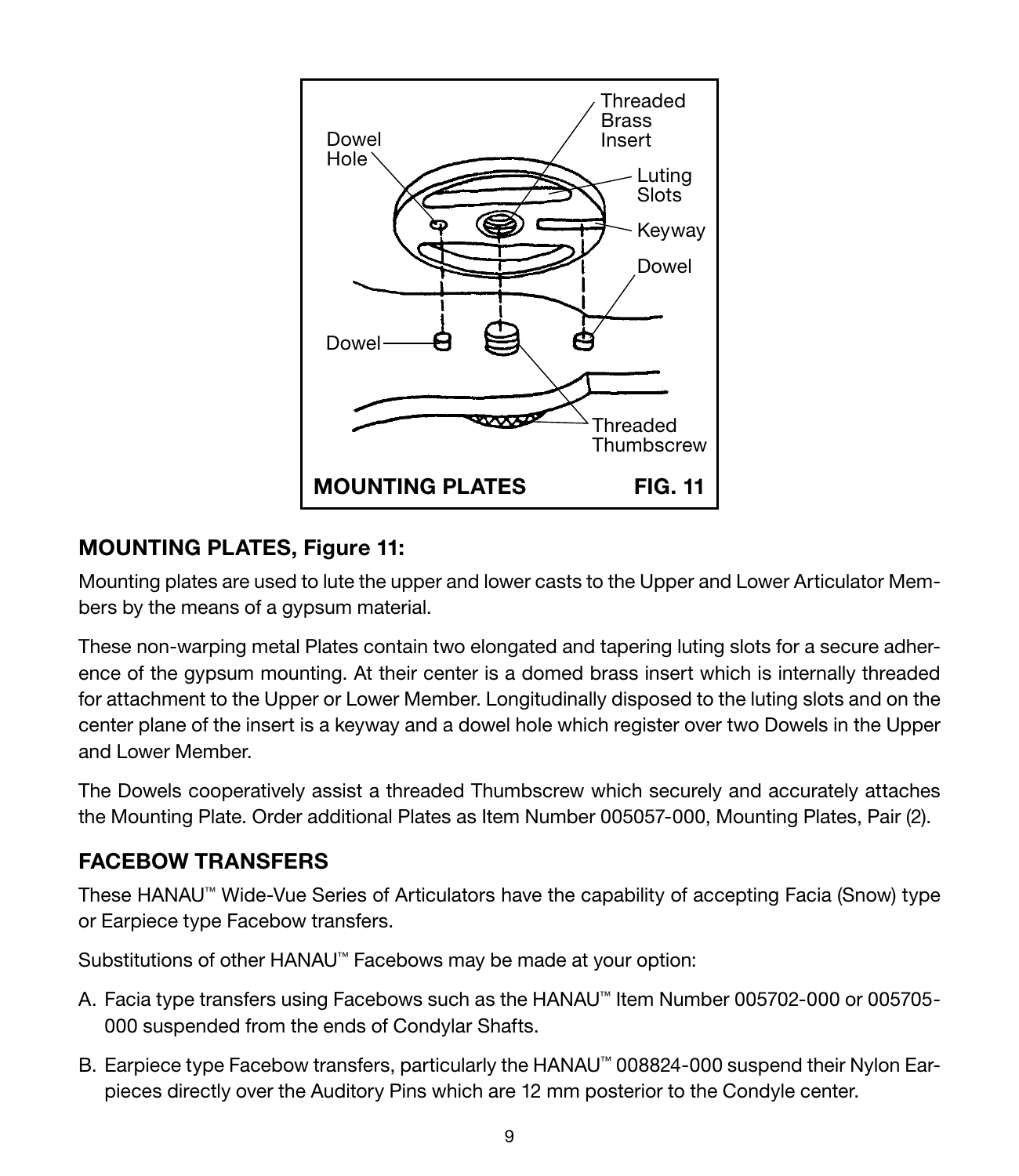

# OPERATORY PROCEDURE

In principle, the outlined procedures in this book apply to all restorative dentistry with the casts and positional records of the natural dentition substituting for the edentulous casts, the denture bases and the occlusal rims.

#### INTEROCCLUSAL RELATION RECORDS

1. The maxillary and mandibular occlusal rims have been prepared and patient adjusted to the correct vertical dimension, the occlusal plane and the desired horizontal overlap, Figure 12.

 The occlusal surfaces of both rims shall be appropriately notched to accept an interocclusal recording material such as softened wax or quick setting plaster.

- 2. The top of the Bitefork or Biteplane, the stem at the patient's left, is covered with a triple layer of baseplate wax, Figure 13. Heat seal the periphery and soften the wax throughout in a water bath.
- 3. The softened wax impression material on the Bitefork is seated against the occlusal surface of the upper rim and is hand molded into and around the notches.

 Note that the stem of the Bitefork extends approximately parallel to the sagittal plane and is at the left of the patient.

- 4. Chill the Bitefork index and check to assure removal and accurate replacement of the bite rim.
- 5. The Bitefork may alternately be attached directly to the upper occlusal rim by heating the forks and piercing them fully into the wax rim, Figure 14.

 The forks shall be parallel to the occlusal plane and shall not distort the occlusal or notched surfaces.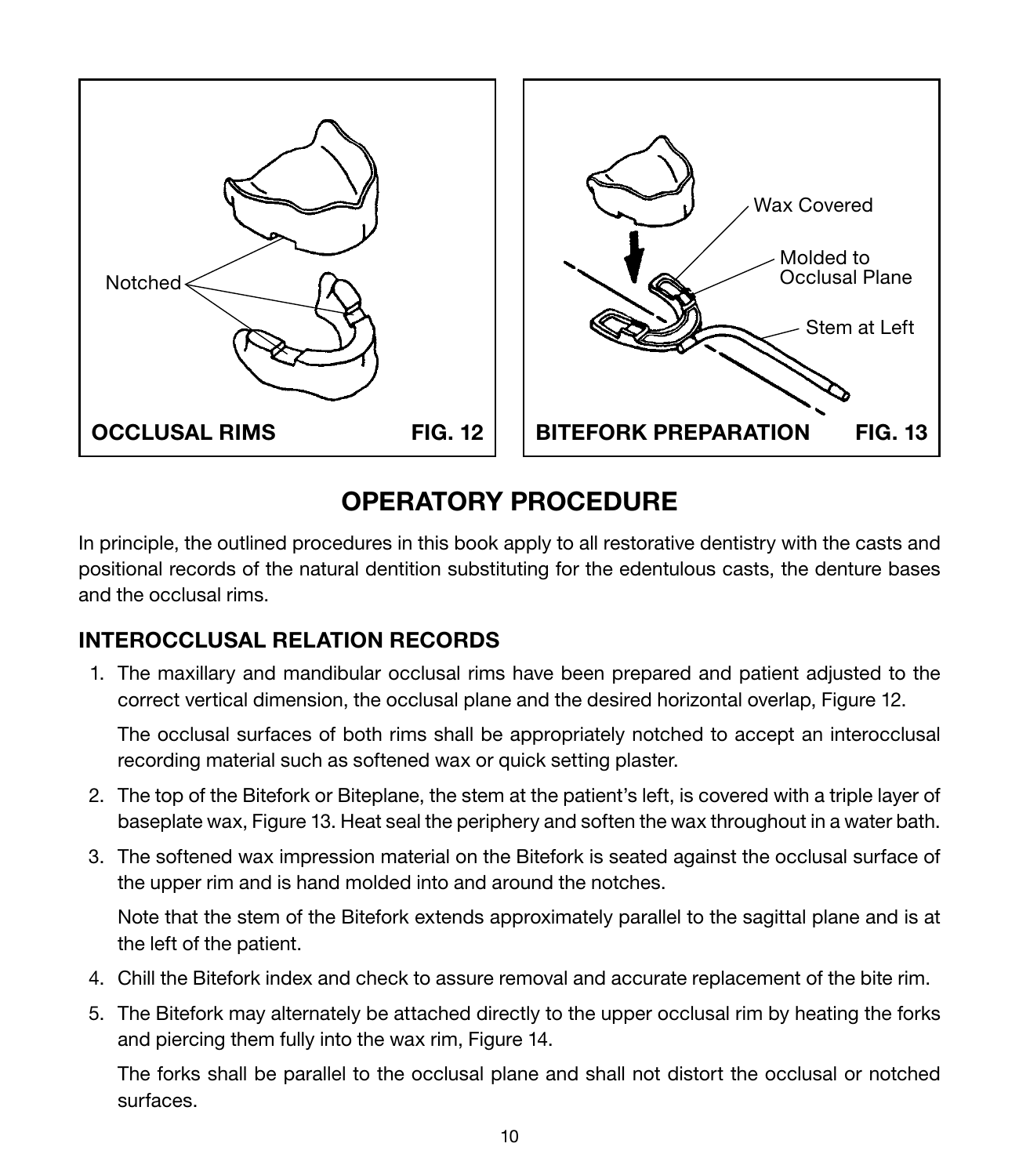

6. Two interocclusal positional records of a terminal relation are required, Figure 15.

 A centric interocclusal relation record is patient recorded at the vertical dimension of occlusion. The material is of choice but must be dead soft when recording and chill rapidly to an unyielding semibrittleness –and–

 A protrusive interocclusal relation record is patient recorded at approximately 6 mm anterior of centric. Closure is made to a near anterior, non-piercing occlusal contact, being certain that the bite rims remain securely seated on their ridges.

# LABORATORY PROCEDURE

#### ARTICULATOR PREPARATION

7.A. Adjust the protrusive inclination of both Condylar Guidances to 30 degrees and tighten the Thumbnuts, Figure 16.

 Note that the calibrations for these angles appear on both sides of the Guidance housing and that the Right and Left can be seen and adjusted from the same side of the Articulator.

- B. Adjust the Bennett Angles of both Condylar Guidances at 30 degrees and tighten their thumbnuts.
- C. Adjust the Incisal Pin to align the mid-line calibration to the top edge of the Upper Member.
- D. Adjust the Incisal Guide to a "zero" degree and tighten the small Locknut.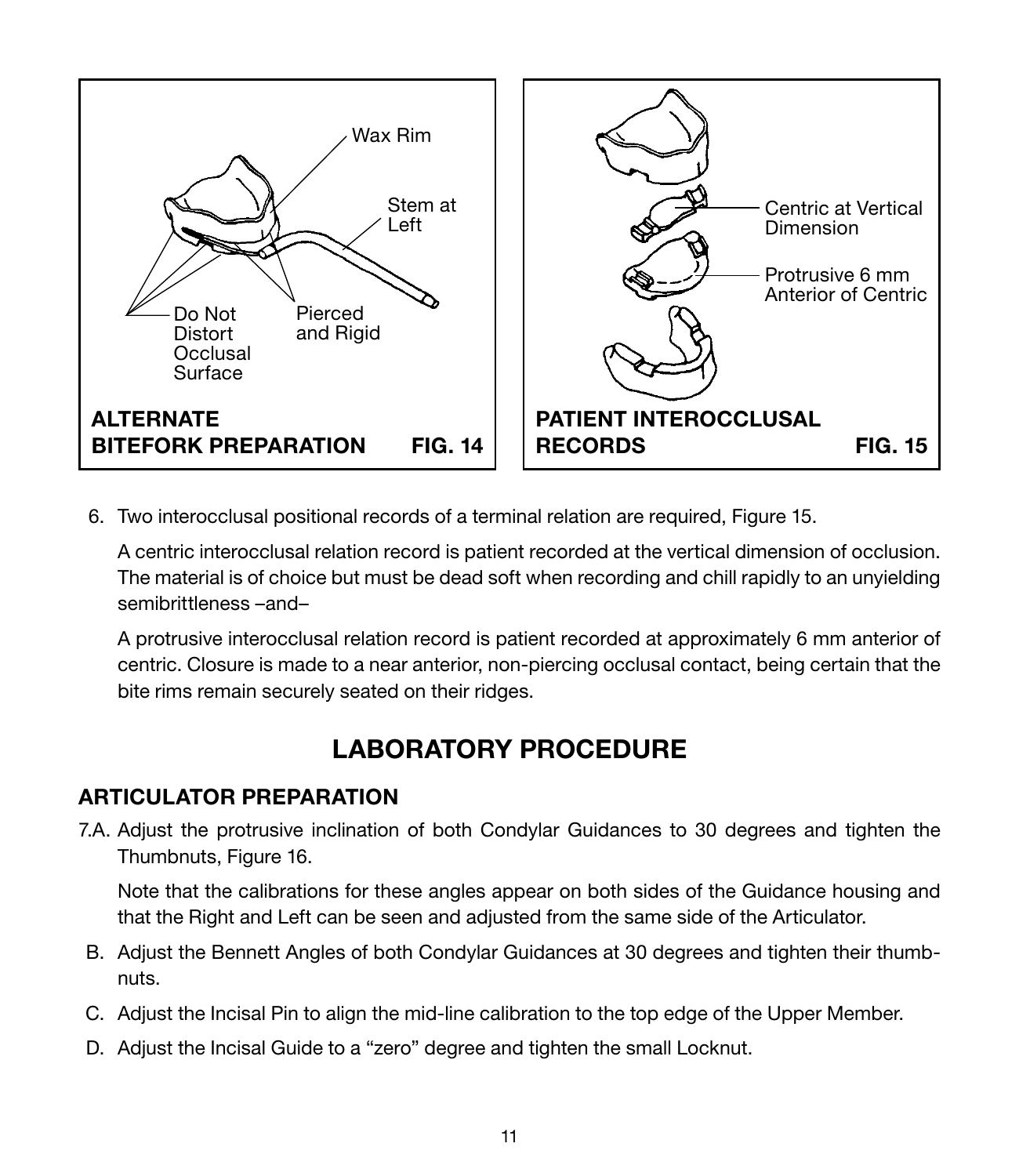



- E. Slide the Platform to align the Incisal Pin contact over the "zero" indicating line on Guidance and tighten Platform Lockscrew.
- F. Articulators with Protrusive-Retrusive feature ONLY must be adjusted to a "zero" centric, Figure 17.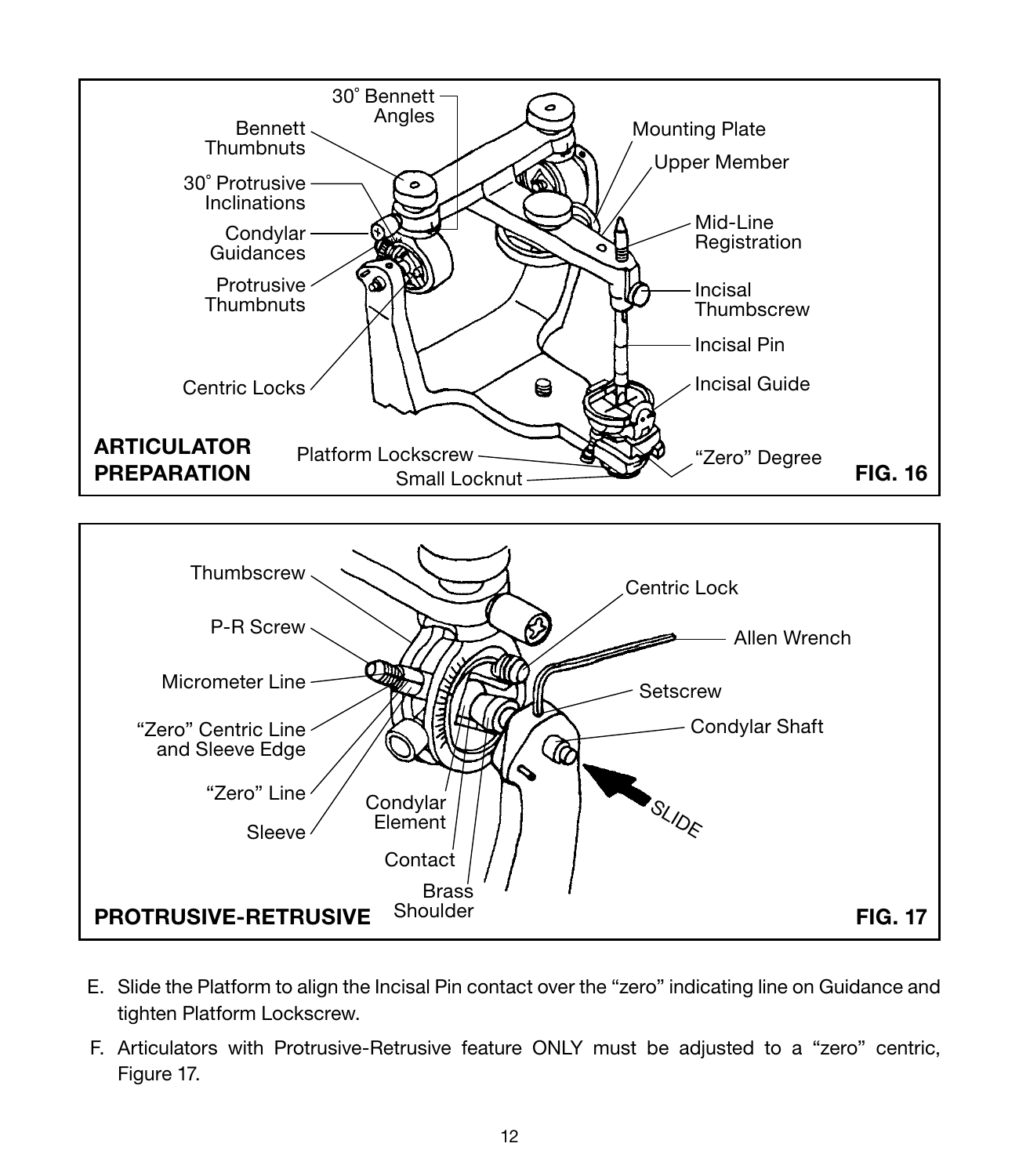Release the Centric Locks and the Thumbscrews at the medial site of the Condylar Guidances.

 Adjust both P-R Screws to abut the "zero" centric line (widest, most prominent and seventh from end) with the edge of the Sleeve. Refine this "zero" centric position by aligning the micrometer reference line on the P-R Screw with the "zero" line on the Sleeve.

Secure the "zero" centric adjustment by tightening the Thumbscrews at the medial side.

 If the Articulator Condylar Shafts were adjusted on a previous case, they must be realigned to their original position.

 Loosen the two Setscrews with the Allen Wrench. Slide the Condylar Shafts to contact their brass shoulders with the flatted sides of the "zero" centric positioned Condylar Elements – without binding or perceptible side-shift.

 The chisel end of the Incisal Pin must exactly coincide with the central table of the Incisal Guide (reference Figure 6). Tighten the Setscrews to secure the Condylar Shafts in this position.

- G. Tighten the Centric Locks, Figure 16, to restrict the Articulator to opening and closing movements only.
- H. Apply a thin coating of petroleum jelly to all surfaces of the Articulator that will be exposed to the stone mounting media.
- I. Firmly attach a Mounting Plate to the Upper Member.

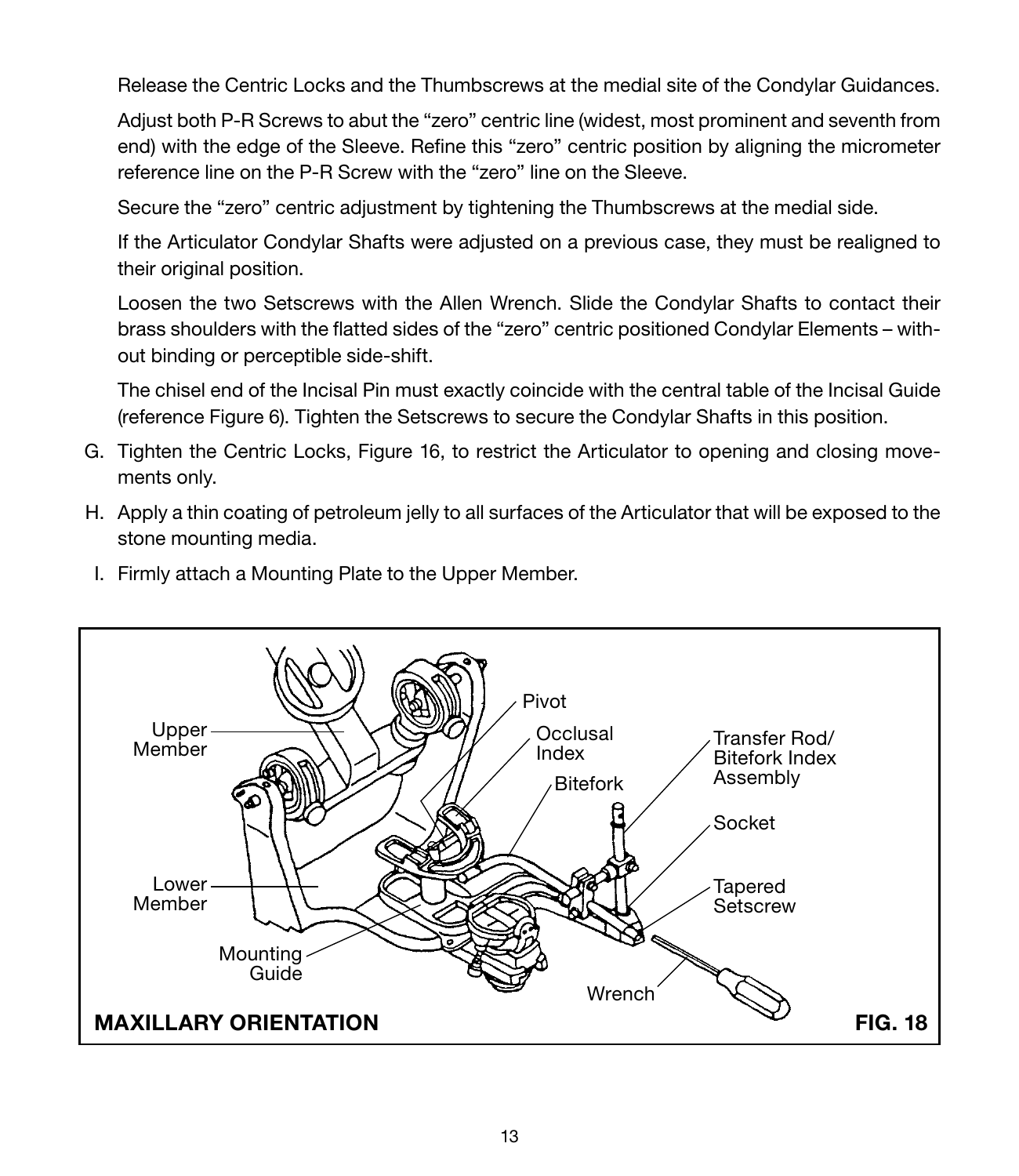

#### MOUNTING MAXILLARY CAST

- 8. Swing the Upper Member of the Articulator OPEN to the Centric Bumper. Securely attach the Mounting Guide (furnished with the Twirl-Bow) to the Lower Member, Figure 18.
- 9. Insert the lower end of the Transfer Rod/Bitefork Index assembly into the Socket of the Mounting Guide, aligning the Tapered Hole to accept the Tapered Setscrew in Socket. Tighten the Tapered Setscrew to enter and align the Transfer Rod.
- 10. Raise the Pivot (cast support) to contact the underside of the Bitefork Index and lock in position by the Thumbscrew to stabilize and carry the weight of the maxillary cast and the stone mounting media.
- 11. Securely seat and accurately lute the upper occlusal rim into the occlusal wax index on the Bitefork, Figure 19. The upper cast is then seated into and sticky wax spotted to the denture base.
- 12. A mixture of stone is placed on the wetted mounting surface of the cast. The Upper Member is then swung forward to embed the Mounting Plate and to bring the Incisal Pin into contact with the Incisal Guide.

 The mounting is completed with a wet finger and spatula to expose the top surface of the Mounting Plate. This permits convenient removal and accurate reattachment of the cast to the Articulator.

13. Upon complete set of the mounting, the sticky wax luting is carefully broken from the occlusal rim. The Mounting Guide and Transfer Rod/Bitefork Index assembly are removed from the Lower Member. Check that the occlusal rim is intact and that all of the sticky wax has been removed.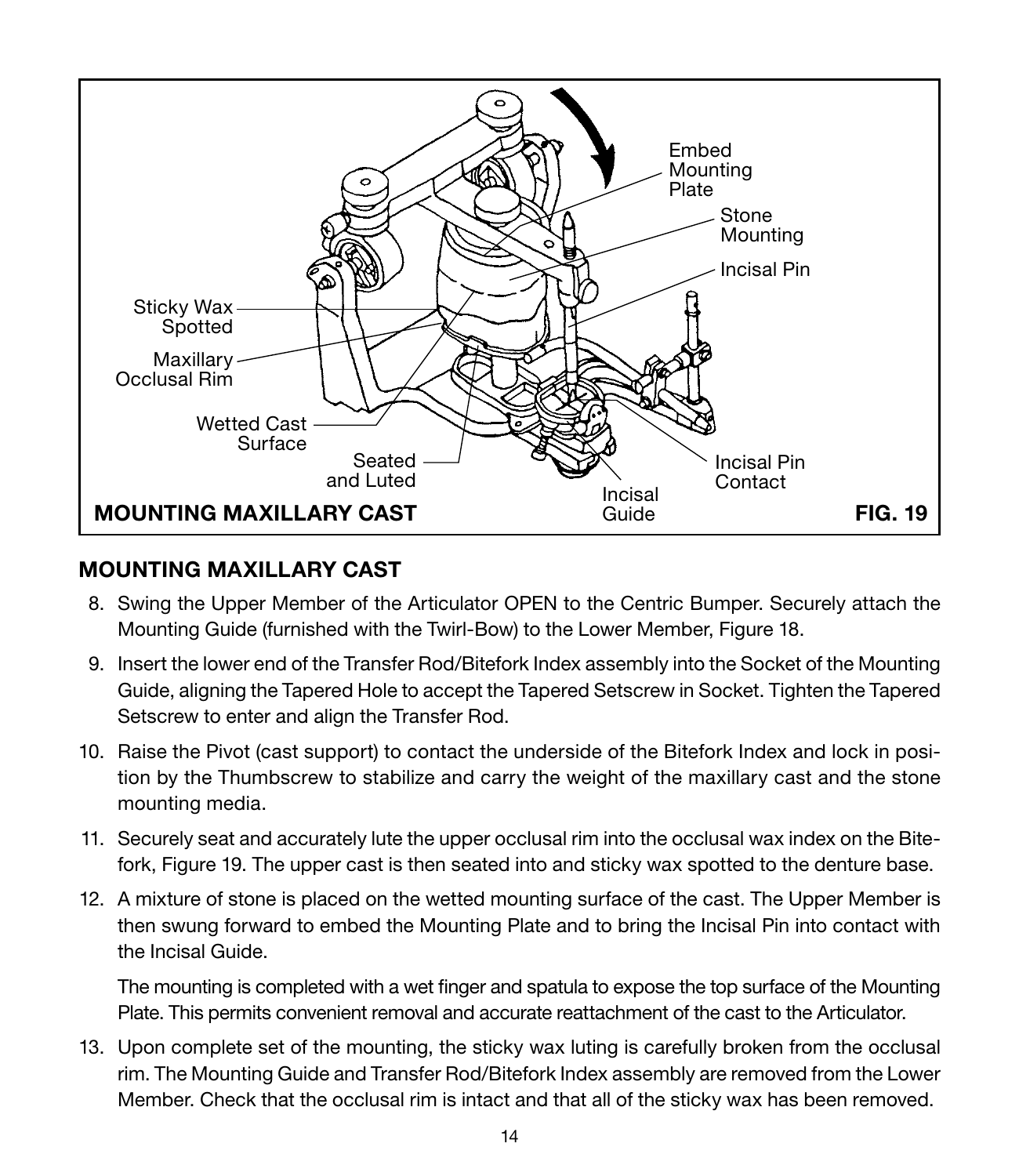

#### MOUNTING MANDIBULAR CAST, Figure 20:

14. Invert the Articulator and swing the Lower Member back to the bench.

 Apply a thin coating of petroleum jelly to all surfaces of the Lower Member that may be contacted by the gypsum material.

Firmly attach a Mounting Plate to the Lower Member.

15. Securely seat the mandibular cast in the bite rim and lute together with sticky wax.

 The centric interocclusal relation record is then carefully seated between the indexed occlusal surfaces of the upper and lower occlusal rims. Temporarily spot tack the occlusal rims in this centric position.

16. A mix of stone is placed on the wetted mounting surface of the lower cast. The Lower Member is then swung over to embed the Mounting Plate into the stone and to bring the Incisal Pin into contact with the Incisal Guide.

 Complete the mounting with a spatula and finger, making certain that the Centric Locks have been secured.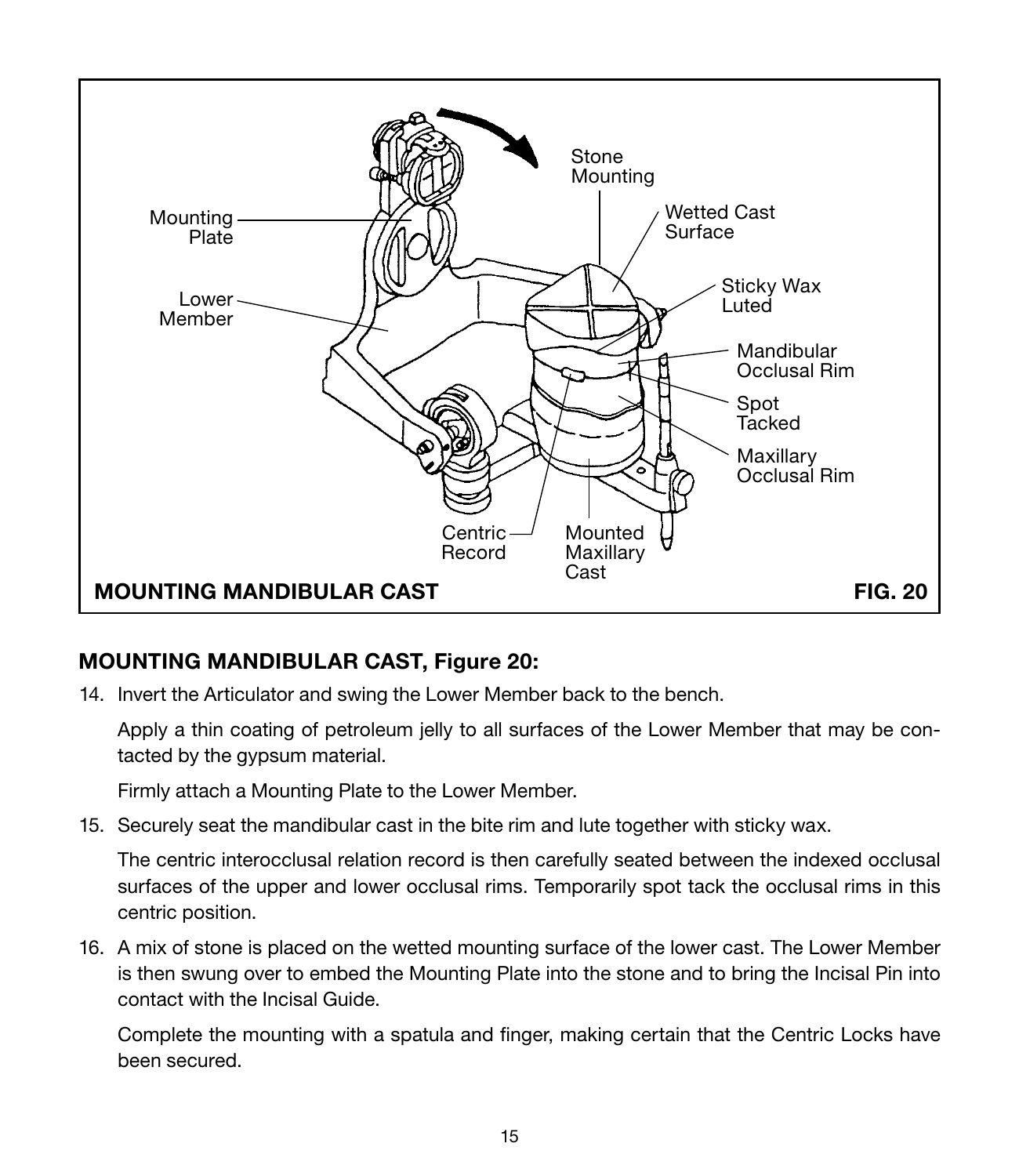

# ADJUSTMENT OF HORIZONTAL CONDYLAR GUIDANCE, Figure 21:

- 17. Upon complete set of the mount, the Articulator is placed into an upright position. Carefully cut the tacking at the occlusal surface and remove the centric interocclusal relation record.
- 18. Loosen the Centric Locks and the Thumbnuts for horizontal inclination of the Condylar Guidances.

Raise the Incisal Pin to remove the possibility of mechanical interference with the Incisal Guide.

 Whenever Centric Locks are loosened, the Condyle Retainers MUST be pushed outward to block the Track, barring accidental removal of the Upper Member.

 As a matter of habit, leave the Condyle Retainer closed except as necessary for required removal of Upper Member.

19. Seat the protrusive interocclusal relation record onto the lower occlusal rim. Carefully guide the Upper Member into protrusion, lightly engaging the upper rim into the imprint of the protrusive relation record.

Grasp the upper cast to maintain a tactile feel of the casts at the protrusive record and –

20. Rotate the Right and Left Guidances back and forth to accurately seat the upper and lower rims into the protrusive relation record.

 Observe that the rims seat without rocking in or deforming the record and tighten the Thumbnuts for horizontal inclination. The protrusive relation record is then removed.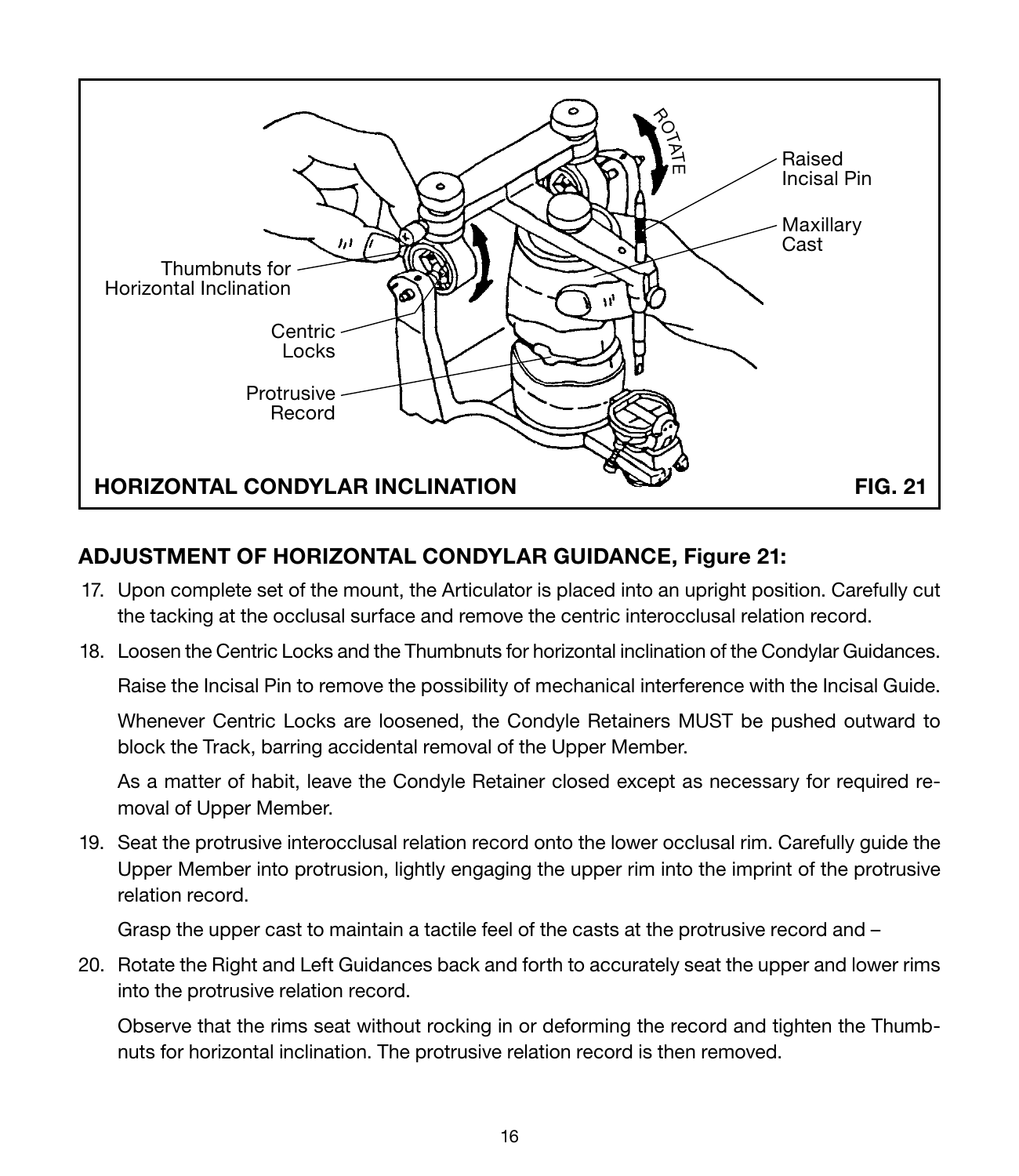

#### ADJUSTMENT OF LATERAL CONDYLAR GUIDANCE (BENNETT ANGLE), HANAU™ FORMULA, Figure 22:

21. The classic HANAU™ Formula,  $L = H/8 + 12$  may be used for adjusting the lateral condylar guidance. In this formula, "H" is the Horizontal Condylar (Protrusive) Inclination and "L" is the calculated lateral Condylar Guidance (Bennett Angle).

 EXAMPLE: The right protrusive inclination of 38 degrees is divided by 8 and is accepted as 5, to which 12 is added, totaling 17. The right Condylar Guidance is then adjusted to a 17 degree lateral indication at the calibration on the Upper Member and is locked by the Thumbnut.

 The same method is used for adjustment of the left lateral – dividing the protrusive inclination by 8 and adding 12 – then setting the left Condylar Guidance to the computed angle.

 NOTE: An alternate method of Condylar Guidance adjustment utilizing lateral interocclusal relation records is described in a latter portion of this instruction, Steps 37 thru 44.

 Additional aids for establishing centric and lateral border movements are described under the "Optional Accessories" at the end of this instruction.

# ARRANGEMENT OF ANTERIOR TEETH

22. The six upper and six lower teeth are set up in the arrangement dictated by the patient's esthetic and phonetic requirements.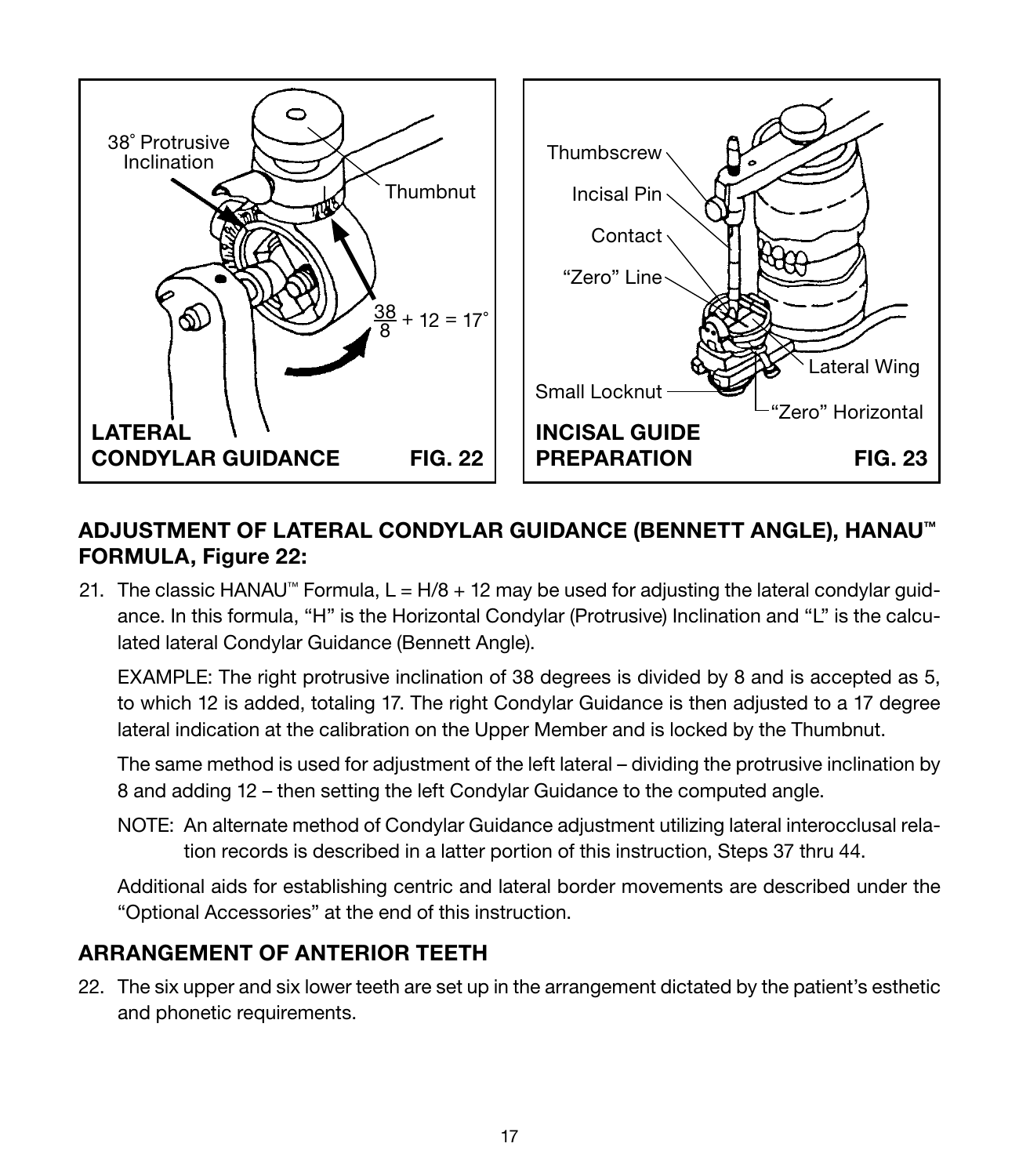

#### INCISAL GUIDE PREPARATION, Figure 23:

- 23. Lock the Articulator into centric. The occlusal rims are then seated onto their casts at the established vertical and centric relation.
- 24. Lower the Incisal Pin into contact with the "zero" horizontal Incisal Guide, the chisel end of the Pin resting crosswise on the center table and lock in position by the Thumbscrew.

 Verify or correct at this time, the alignment of the Incisal Pin chisel end with the "zero" indicating line on the Lateral Wings.

Slightly loosen the small Locknut for protrusion and disengage the Centric Locks.

#### ADJUSTMENT OF INCISAL GUIDE, Figures 24 thru 26:

25. Gently guide the upper cast into a straight protrusion. The lingual edges of the upper central incisors are brought into contact with the incisal edges of the lower incisors, Figure 24.

 The Incisal Guide is then rotated antero posteriorly to make contact with the Incisal Pin, tightening the small Locknut to maintain the angulation.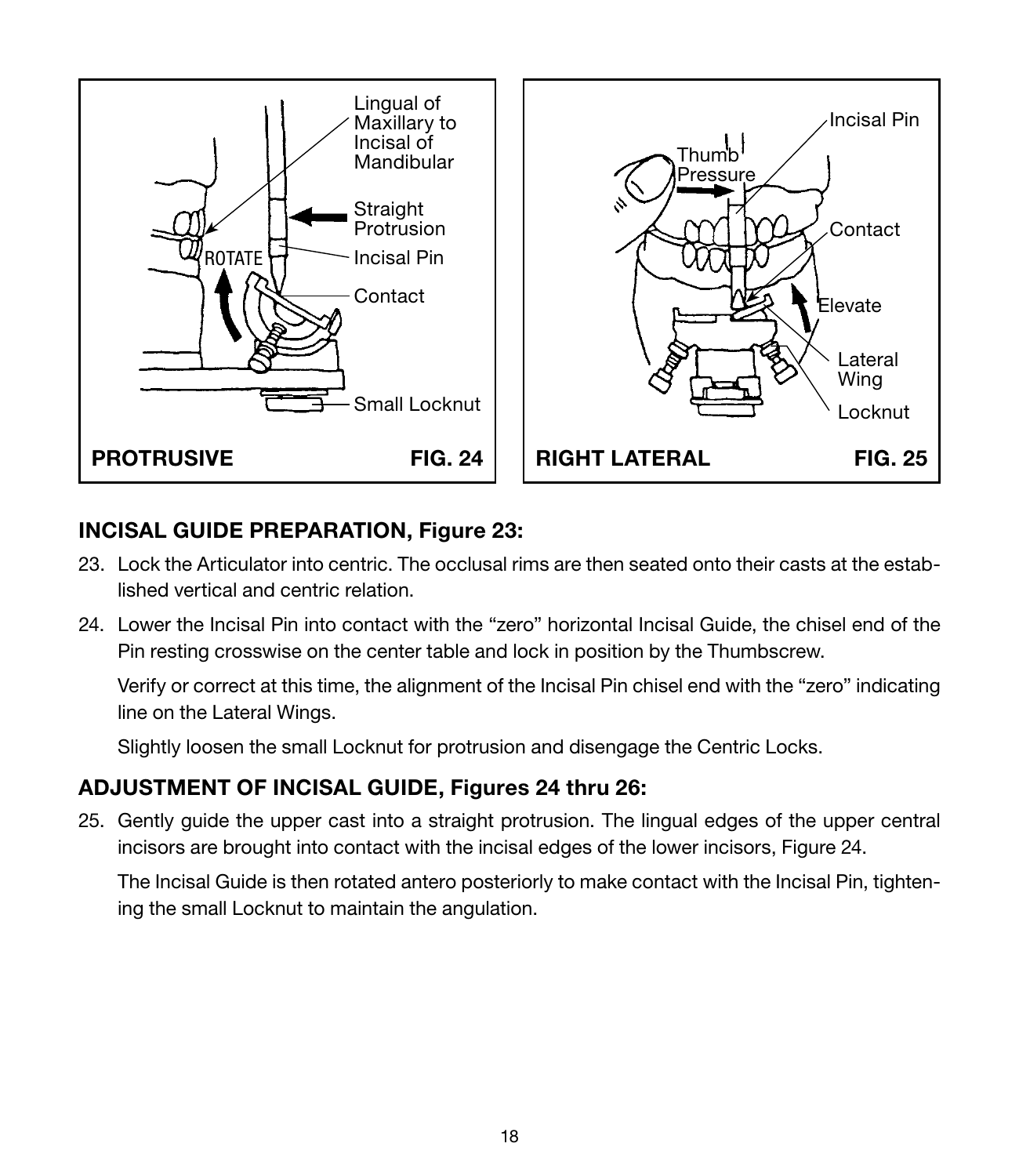

- 26. The upper cast is then guided into a right lateral cuspid to cuspid guidance relation by thumb pressure at the right side of the upper cast to assure the Bennett Shift, Figure 25. The Lateral Wing is then elevated to contact the corner of the Incisal Pin and the Locknut is tightened to maintain this adjustment.
- 27. Apply thumb pressure at the left side of the upper cast and guide it into a left lateral cuspid to cuspid excursion, Figure 26. Adjust the remaining Lateral Wing to contact the Incisal Pin and secure the adjustment by tightening the Locknut.
	- NOTE: Incisal Guide adjustment for natural dentition as in periodontic or orthodontic studies, occlusal correction, diagnosis, etc., are made in the same manner.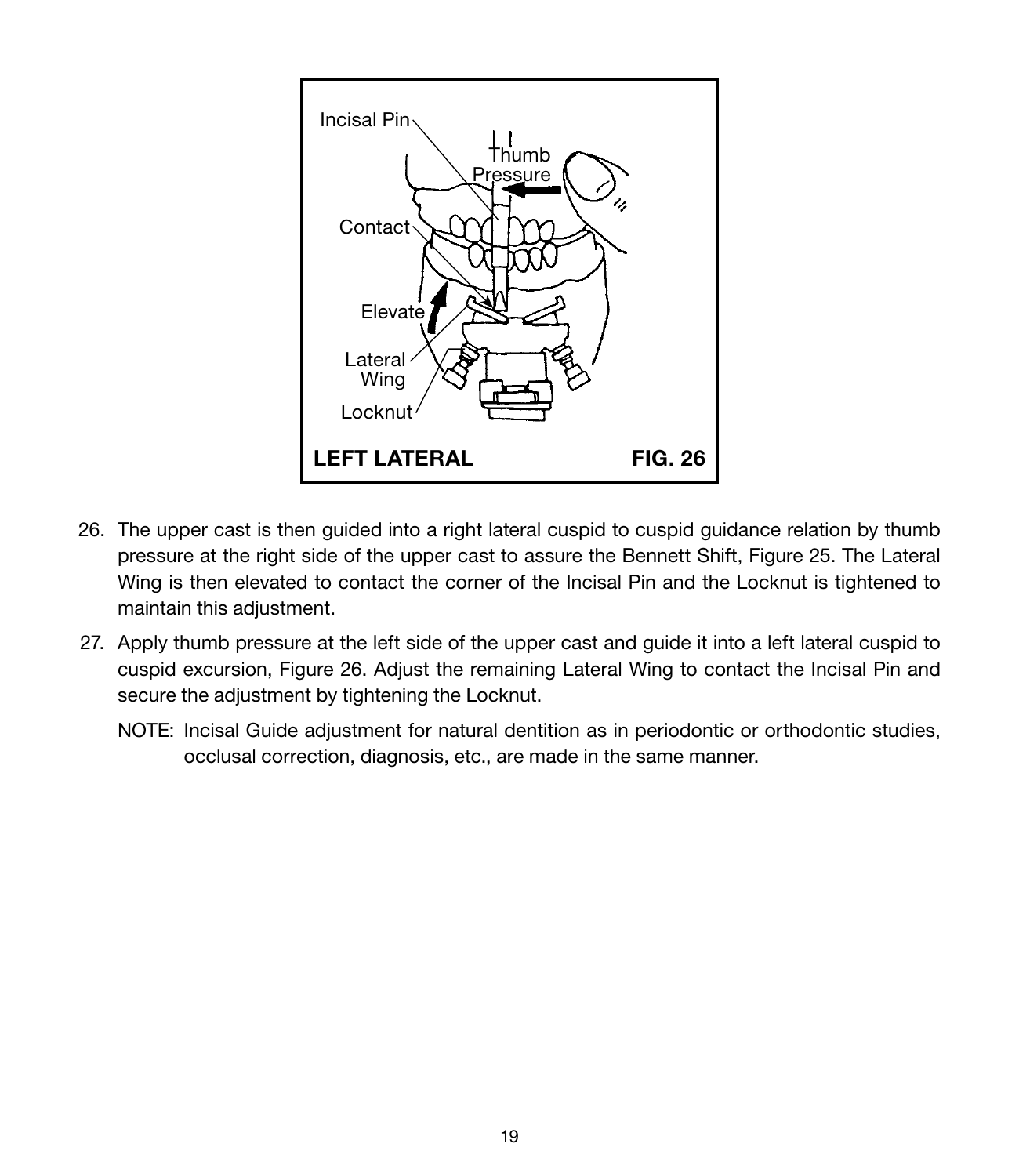

#### ARRANGEMENT OF POSTERIOR TEETH

28. The remaining teeth are set into centric occlusion and checked in working, balancing and protrusive excursions.

 The Incisal Pin acts as the vertical stop and must remain in contact with the Incisal Guide surfaces from centric throughout all excursive movements.

29. The waxed occlusal rims may then be tried in the patient for esthetics, occlusal function and perhaps correction.

The articulation is completed and the gingival and palatal is waxed.

 Reseat the completed occlusal rims onto their master casts. Seal the rims to the casts to preserve the tissue surface from plaster or stone seepage during the flasking procedure.

#### PROCESSING

30. Before removing the master casts/waxed dentures, record the Articulator calibrations for later use.

Record the – Serial Number,

R & L Horizontal Inclination, R & L Bennett Angle, and Vertical of Incisal Pin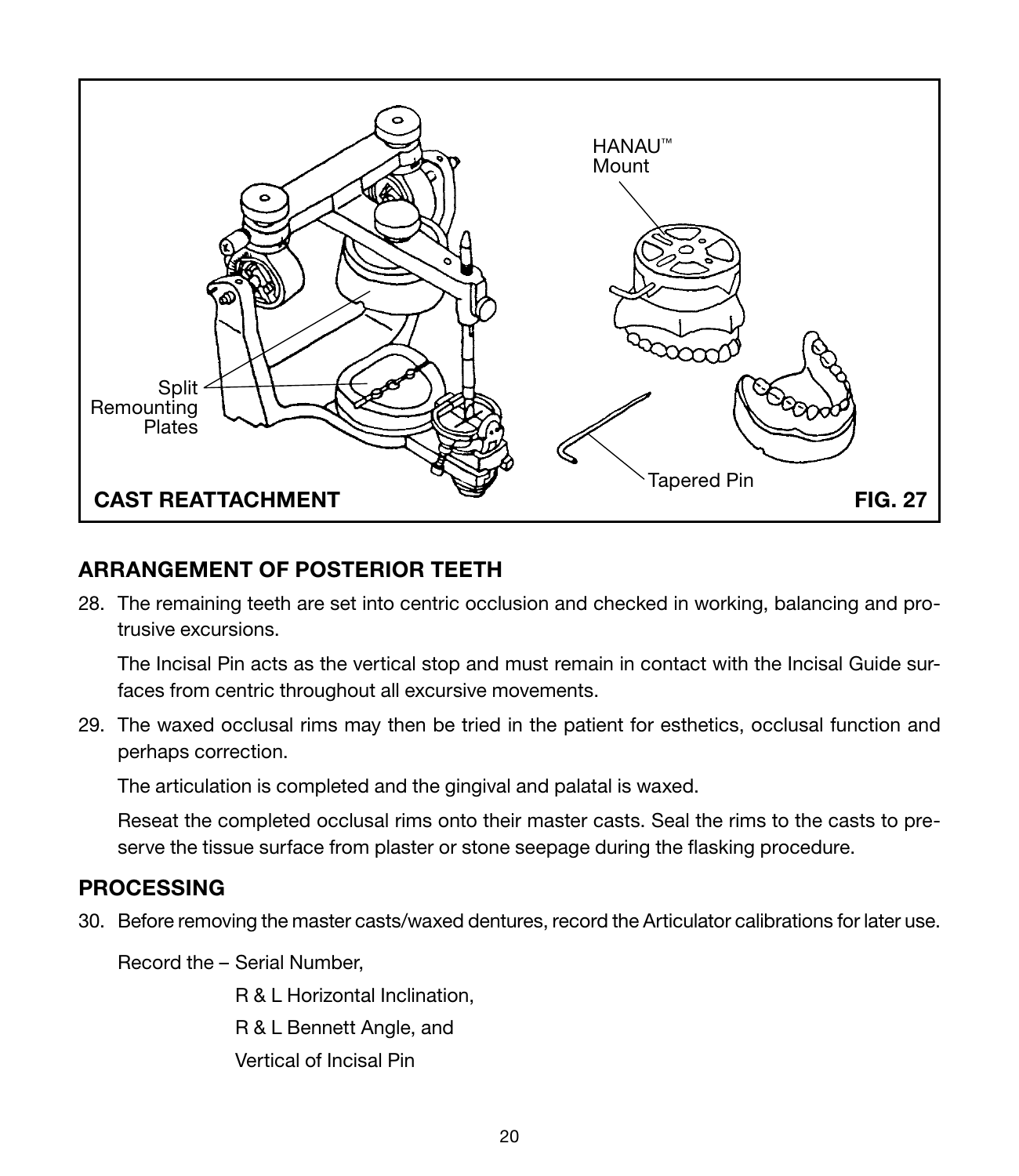

31. If accessory HANAU™ Mount, Item Number 009750-000 or other methods of precise cast reattachment to the Articulator have been employed, the waxed dentures on their master casts are removed from their mountings and processed, Figure 27.

#### ALTERNATE REMOUNTING RECORD

32. Should no means have been provided for reattachment of the casts to the Articulator after denture processing, a "Remounting Record" is suggested. In lieu of this alternative is another Facebow transfer to effectively remount the processed upper denture and cast. It shall also be necessary to remount the lower into a centric occlusion.

 Remove the lower cast and attach the accessory HANAU™ Remounting Record Jig, Item No. 009544-000, to the Lower Member as illustrated in Figure 30.

 Lubricate the index surface with petroleum jelly. Wrap boxing wax or masking tape around the periphery to form a dam in which to pour plaster sufficiently thick to register the upper occlusal imprint.

 Lock the Articulator in centric and lower the Upper Member to bring the Incisal Pin into contact with the Incisal Guide, and penetrating the upper occlusal cusps in the plaster.

 The waxed dentures on their master casts are then removed from their stone or plaster mountings and processed.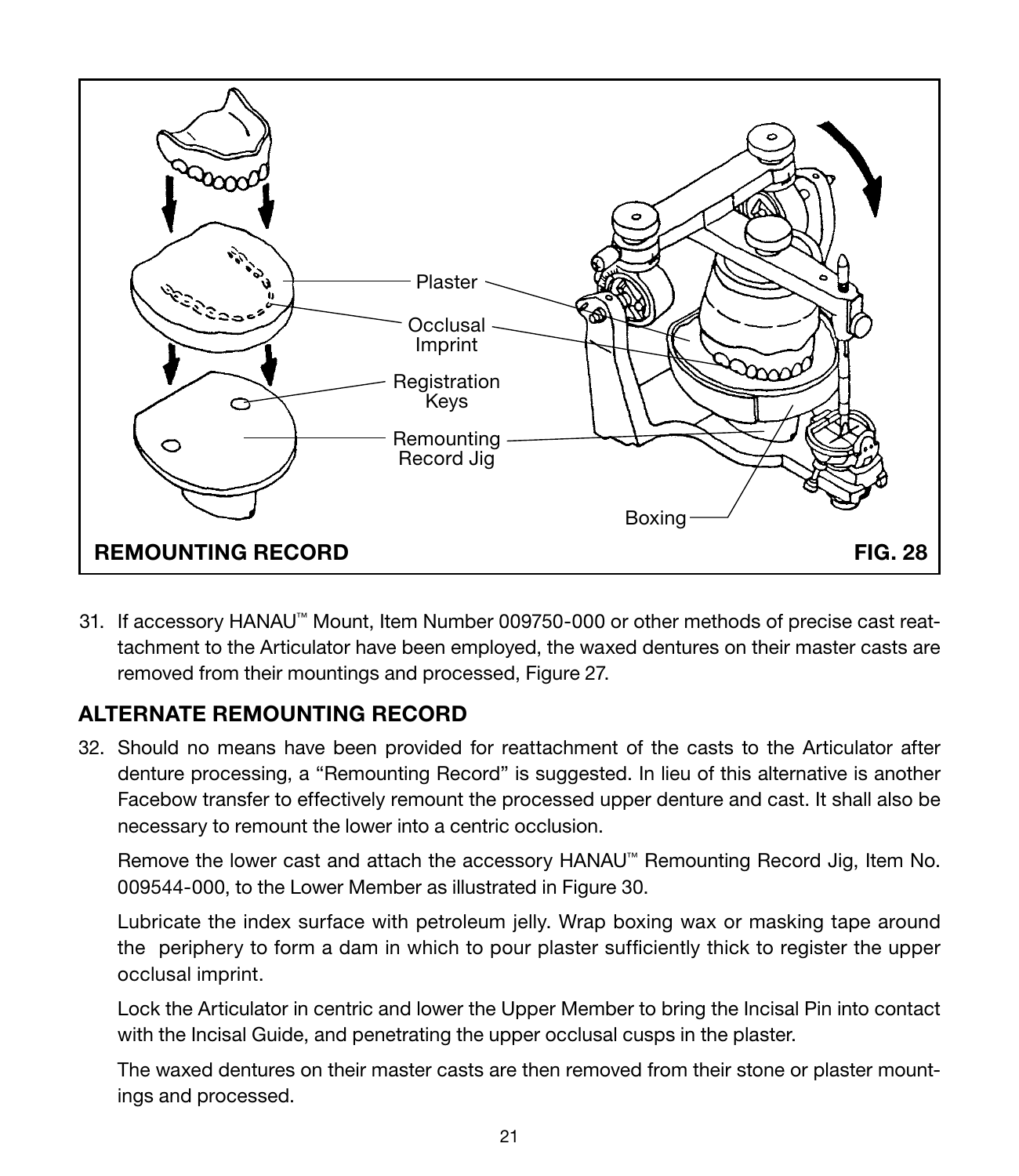#### REMOUNTING

33. The completed dentures must remain seated on their master casts after processing and deflasking. If dislodged, they must be reseated properly and precisely.

 The master casts with their attached dentures are then accurately replaced on the original Articulator mountings using the Tapered Pin attachment of the HANAU™ Mount or by whatever means otherwise elected.

34. If a "Remounting Record" has been made, Figure 28, the upper denture must be seated in the plaster occlusal imprint and the master cast remounted to the centric locked Upper Member of the Articulator.

The lower complete denture must then be remounted to the Lower Member at a centric relation.

#### CENTRIC OCCLUSION

35. Verify or adjust the Articulator to the recorded calibrations for this denture case.

 With the dentures in place on their original Articulator mountings and the Articulator at centric, the Incisal Pin should be in an exact contact with the Incisal Guide.

 A space between the Incisal Pin and the Incisal Guide indicates that the vertical dimension has opened. The centric occlusion must be restored through the use of articulating paper and selective grinding. The vertical will be restored when the Incisal Pin again rests upon the Incisal Guide at a centric relation.

 Do not discount the possibility that the Incisal Pin may contact the Incisal Guide, but the teeth are not in occlusion. This would indicate a decrease in the vertical due to a processing error and the extent of closure and acceptability can only be determined by you. Release the Incisal Pin to occlude the dentures and retighten the Incisal Pin when it rests on the Incisal Guide.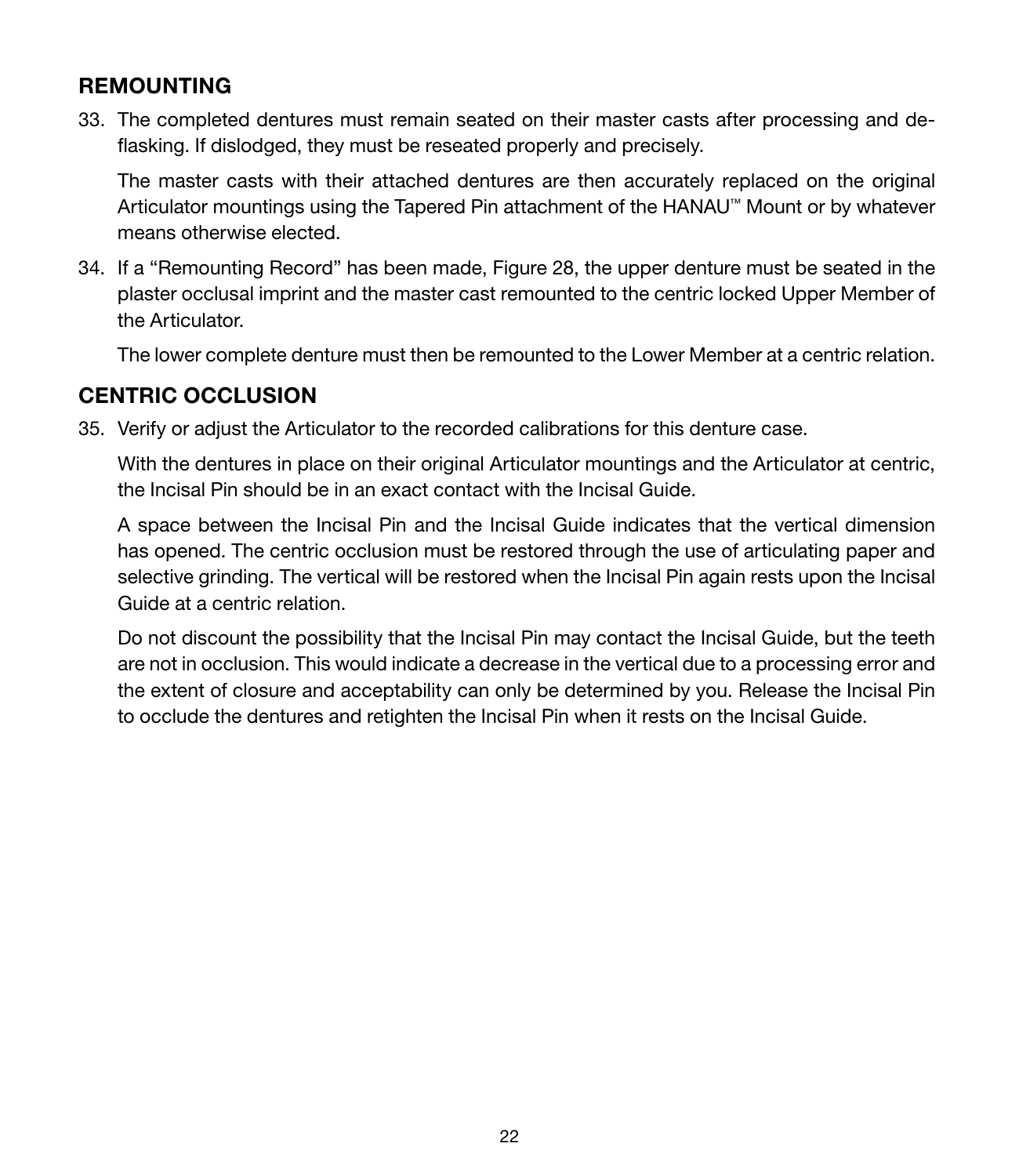

#### MILLING-IN

36. When executing lateral excursions during the milling-in phase, it is essential that constant "toward the operator" pressure be exerted by the hand lightly holding the Incisal Pin or upper cast. This will insure that the shoulder of the Condylar Shaft, Figure 29, remains in contact with the flat of the balancing Condylar Element while the working Condylar Element rests against its centric stop and slides laterally, thereby simulating the Bennett movement.

# ALTERNATE "CHECKBITE" TECHNIQUE

#### ADJUSTMENT OF CONDYLAR GUIDANCES

37. RIGHT and LEFT lateral interocclusal relation records may be elected to adjust the Condylar Guidances in lieu of a protrusive record and use of the HANAU™ Formula, Steps 18 thru 21.

 Concurrent with the patient recording of centric in Step 6 shall be a RIGHT and LEFT lateral interocclusal relation record in a material of your choice.

 Guide the patient into the softened recording material at approximately 4 to 5 mm lateral of the midline. Assure that the lateral relation is devoid of any protrusion on the working side and that the bite rims remain securely seated on their ridges, without piercing the recording material.

 Chill the record, remove, trim and check the RIGHT and LEFT interocclusal records against the occlusal rims for an accurate and distortion free seating.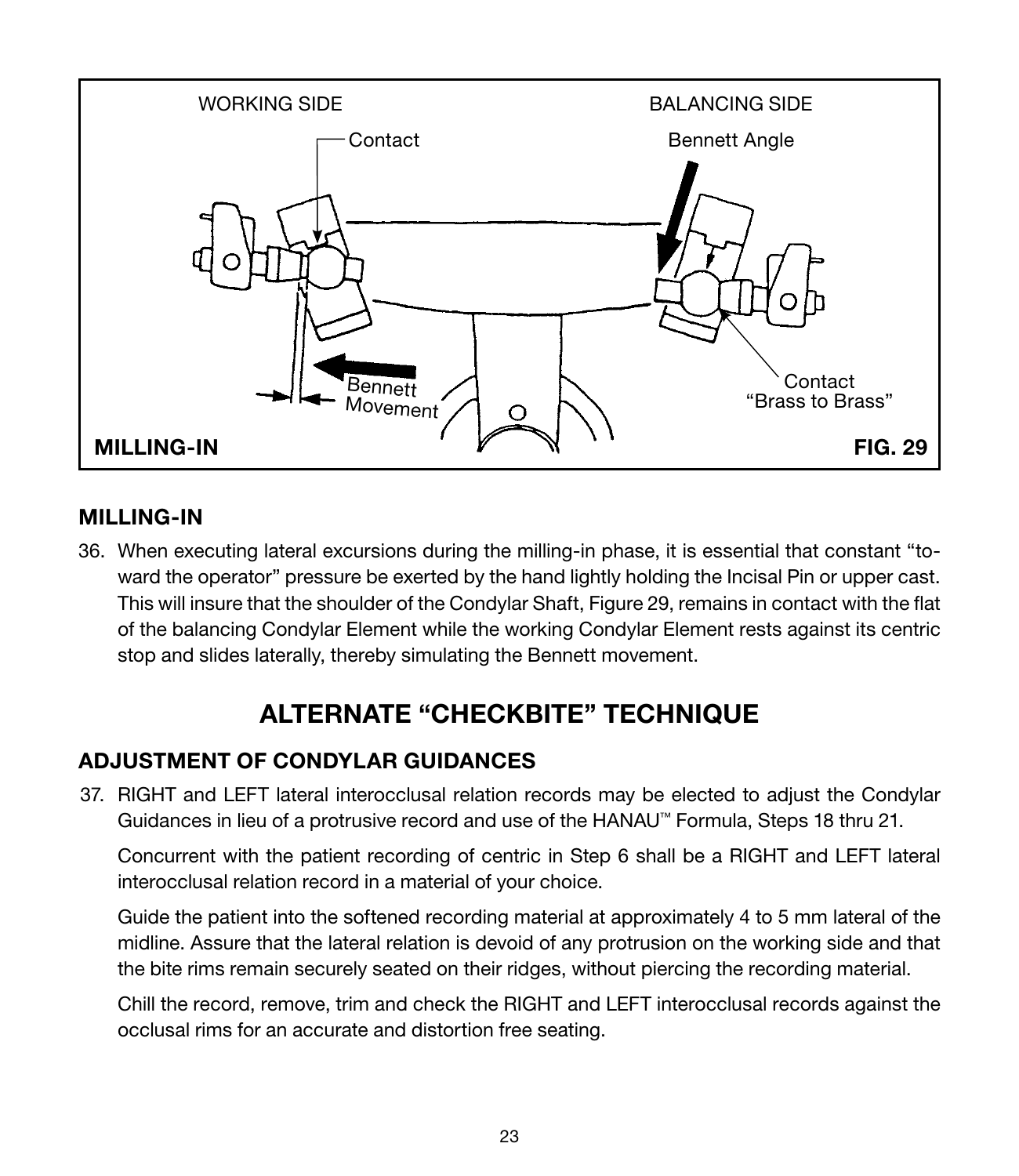

# ADJUSTMENT OF LEFT CONDYLAR GUIDANCE, Figures 30 and 31

38. Loosen the Centric Locks, the Thumbnuts for condylar inclination and Bennett Angles of both Condylar Guidances.

Raise the Incisal Pin to eliminate possible interference with the Incisal Guide.

39. Seat the RIGHT lateral interocclusal record onto the lower occlusal rim, Figure 30. Carefully guide the Upper Member into a right lateral, lightly engaging the upper rim onto the imprint in the seated RIGHT record.

 Grasp the upper cast to maintain an unstrained and tactile feel of the casts at this RIGHT lateral relation and –

 Slowly rotate the Left Condylar Guidance back and forth until the upper and lower rims seat into the lateral record.

 Observe that the rims seat without rocking in or deforming the record and tighten the Thumbnut for this condylar inclination.

40. The lateral of this balancing Condylar Guidance is then slowly rotated from 30 degrees inward until the flat side of the Condylar Element contacts the shoulder on the Condylar Shaft, "brass to brass," Figure 31. Tighten the Thumbnut to secure this left Bennett Angle.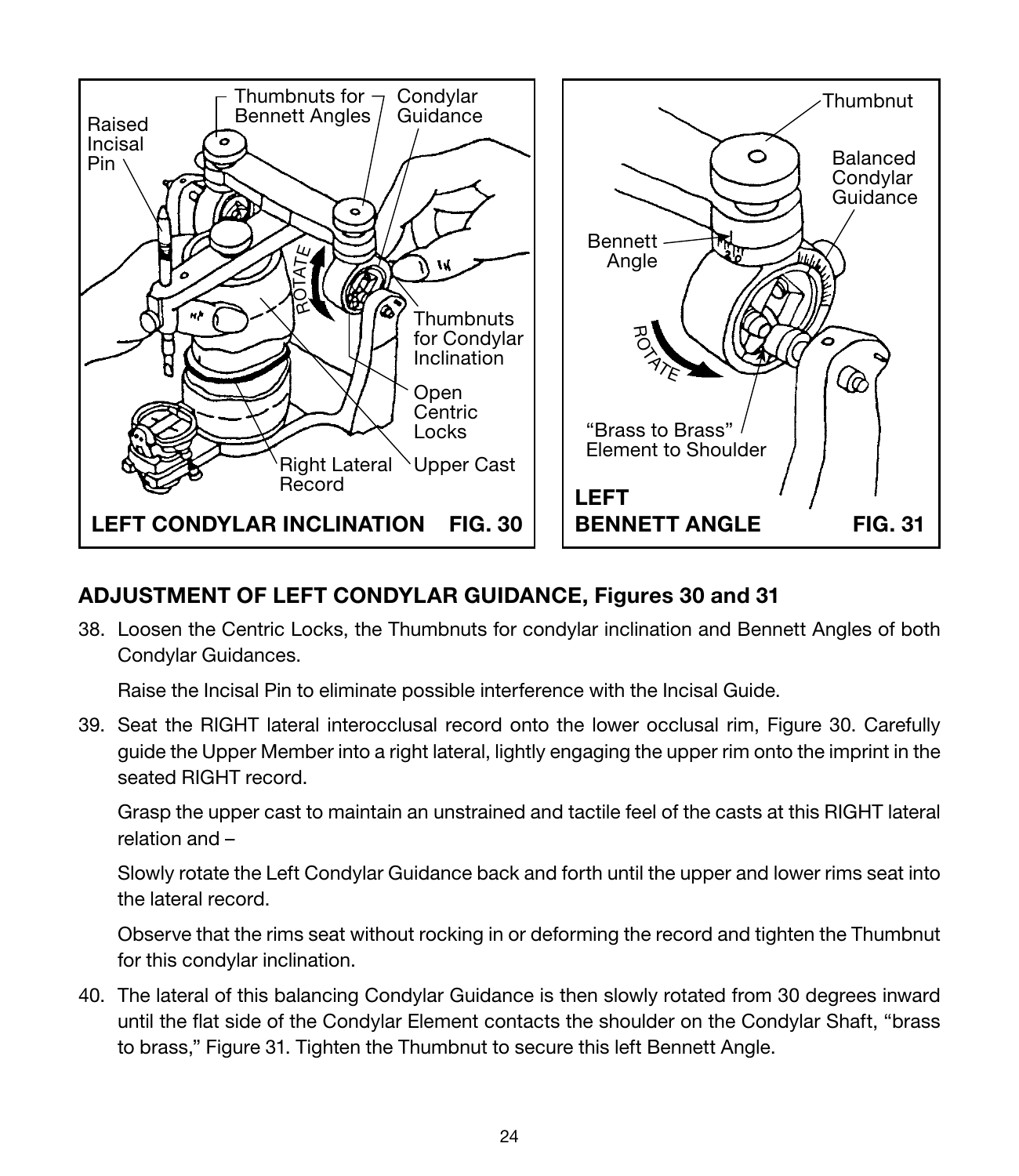

41. While still maintaining this lateral position in the record, slightly loosen the Thumbnut for condylar inclination, Figure 32, and reaffirm the record seating by slightly rotating back and forth, then retightening the Thumbnut.

Remove the RIGHT lateral relation record.

# ADJUSTMENT OF RIGHT CONDYLAR GUIDANCE, Figures 32 and 33:

42. Seat the LEFT lateral record on the lower occlusal rim, Figure 32. Guide the Upper Member into a left lateral, engaging the upper rim onto the record imprint.

 Grasp the upper cast lightly and then slowly rotate the Right Condylar Guidance to seat the rims into the lateral record. The rims must seat without rocking or deforming the record. Secure the Thumbnut for this Right Condylar Guidance inclination.

- 43. The lateral of this non-working Condylar Guidance is then rotated inward from the 30 degree setting to contact the shoulder of the Condylar Shaft with the flat of the Condylar Element, again – "brass to brass," Figure 35. Tighten the Thumbnut for this right Bennett Angle.
- 44. While maintaining this left lateral cast position, slightly loosen the Thumbnut for condylar inclination, Figure 34. Check and perhaps refine the seating of the rims in the record and retighten the Thumbnut.

Remove the LEFT lateral relation record.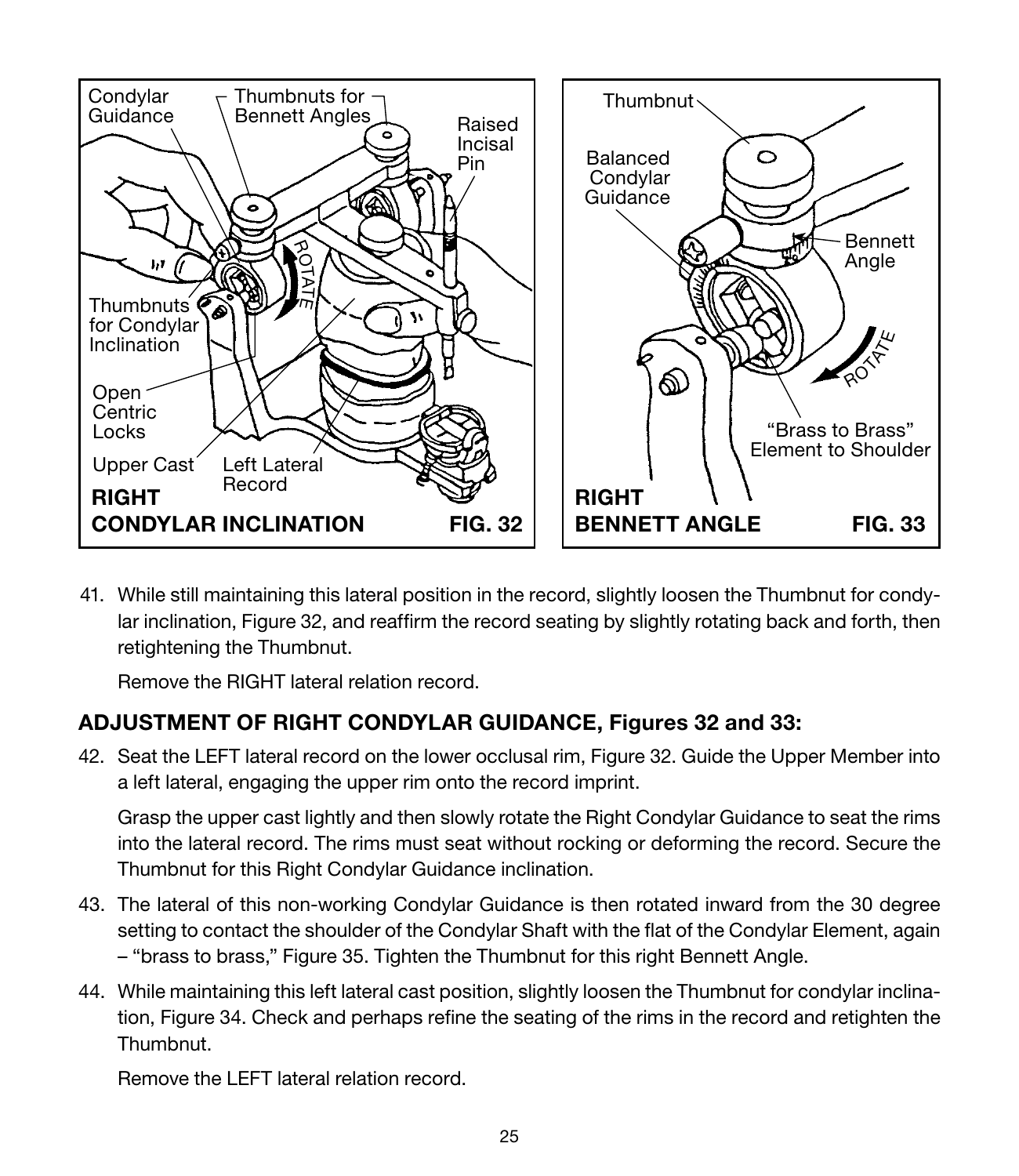

# ADDITIONAL OPTIONS

## FLAT ANTERIOR GUIDE

The Flat Anterior Guide, Item Number 010741-000, is used as a flat, horizontal guidance table or as a disposable base for fabricating customized acrylic anterior guide tables.

The Item Number 010741-000 consists of (1) Flat Plastic Anterior Table, Number 010294-000, and (1) Thumbscrew, Number 010717-000.

The secondary purpose of the Dual-End Incisal Pin is for use with these Flat Anterior Guides. The Pin is reversed in the Upper Member with the spherical end in contact with the Flat Table.

A fine grade of cold cure acrylic is suggested for customizing the Anterior Table, Item Number 3760.

This is the final step of Articulator adjustment and no modification should be made to the Condylar Guidance settings or to the vertical dimension without also remaking the customized anterior incisal guidance.

#### FLAT ANTERIOR GUIDE PREPARATION, Figure 34:

- A. Enter the two keys on the Anterior Table into the keyholes adjacent to the anterior slot and secure by the Thumbscrew.
- B. Carefully engage the Upper Member, bringing the casts into centric occlusion.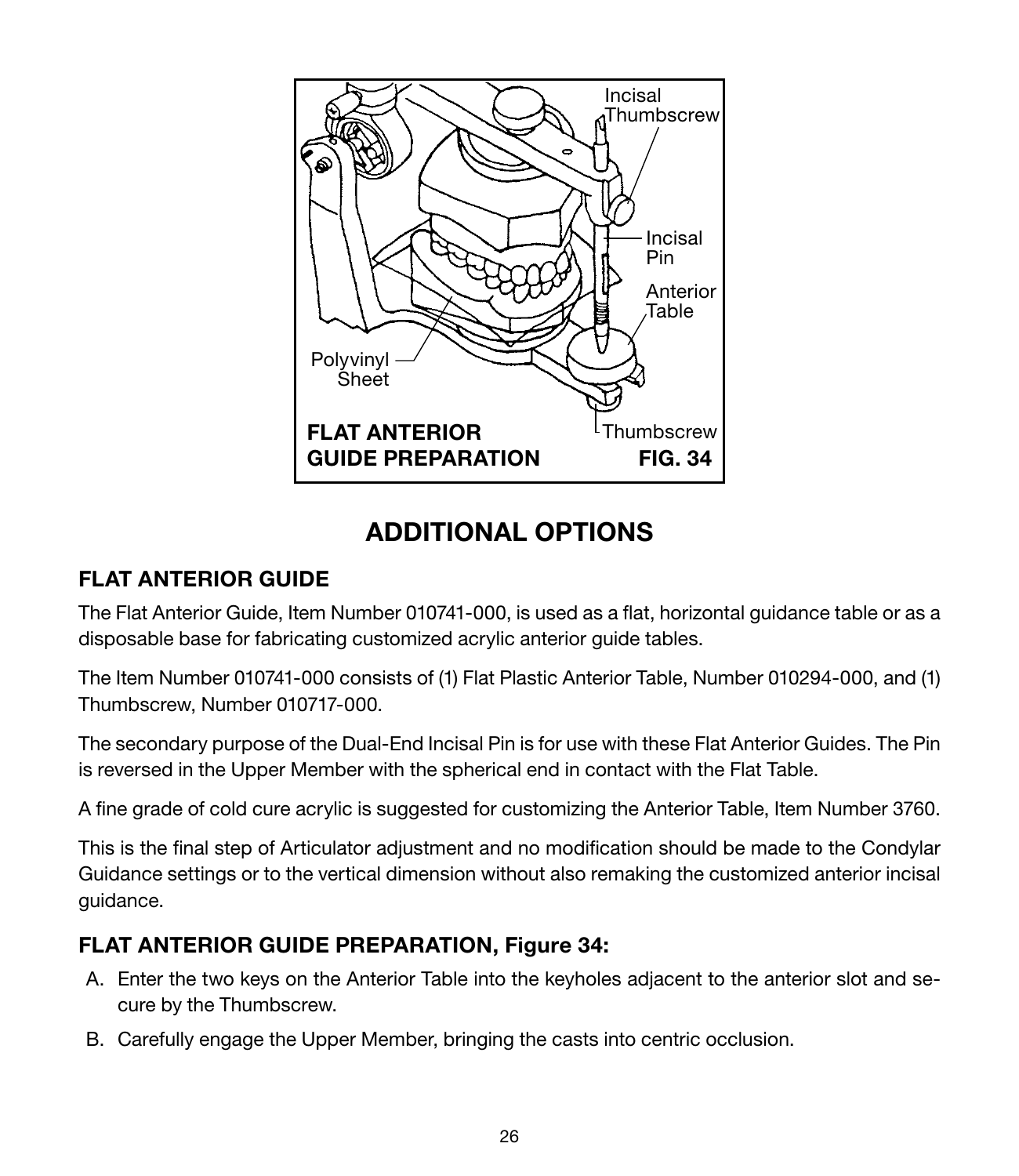

- C. Lower the spherical end of the Dual-End Incisal Pin into contact with the Anterior Table and tighten the Incisal Thumbscrew.
- D. Lubricate the spherical end of Pin with petroleum jelly.
- E. Place a 4" x 4" x approx. .0015" thick polyvinyl sheet between the upper and lower casts to resist abrasion of the stone cusps in natural dentition during the fabrication of the acrylic anterior guide.

# FABRICATION OF A CUSTOMIZED ACRYLIC ANTERIOR GUIDE

HANAU™ Pantacrylic is mixed to a proportion of 2 ml. liquid and 6 gm. powder. Spatulate thoroughly to an almost putty consistency.

Swing back the Upper Member and lay the putty-like Pantacrylic onto the DRY Anterior Table. Mound the acrylic about <sup>3/8</sup>" high at the center and do not overflow the edge.

Five minutes after the start of mixing, the Upper Member is lowered to enter the Incisal Pin into the Pantacrylic. Immediately make excursions as described in A, B, and C below;

The Incisal Pin must never be used to make lateral excursions from centric as to do so will negate the Bennett Shift and Bennett Angle, causing the working side Condyle to rotate only.

- A. Gently guide the upper cast into a full and straight protrusive by applying thumb pressure at the anterior of the upper cast and then promptly return to centric, Figure 35.
- B. From this centric relation, gently guide the upper cast into a full right lateral by thumb pressure at the right side of the cast to insure the Bennett Shift and then return to centric, Figure 36. The Bennett Angle on the nonworking side will be followed automatically.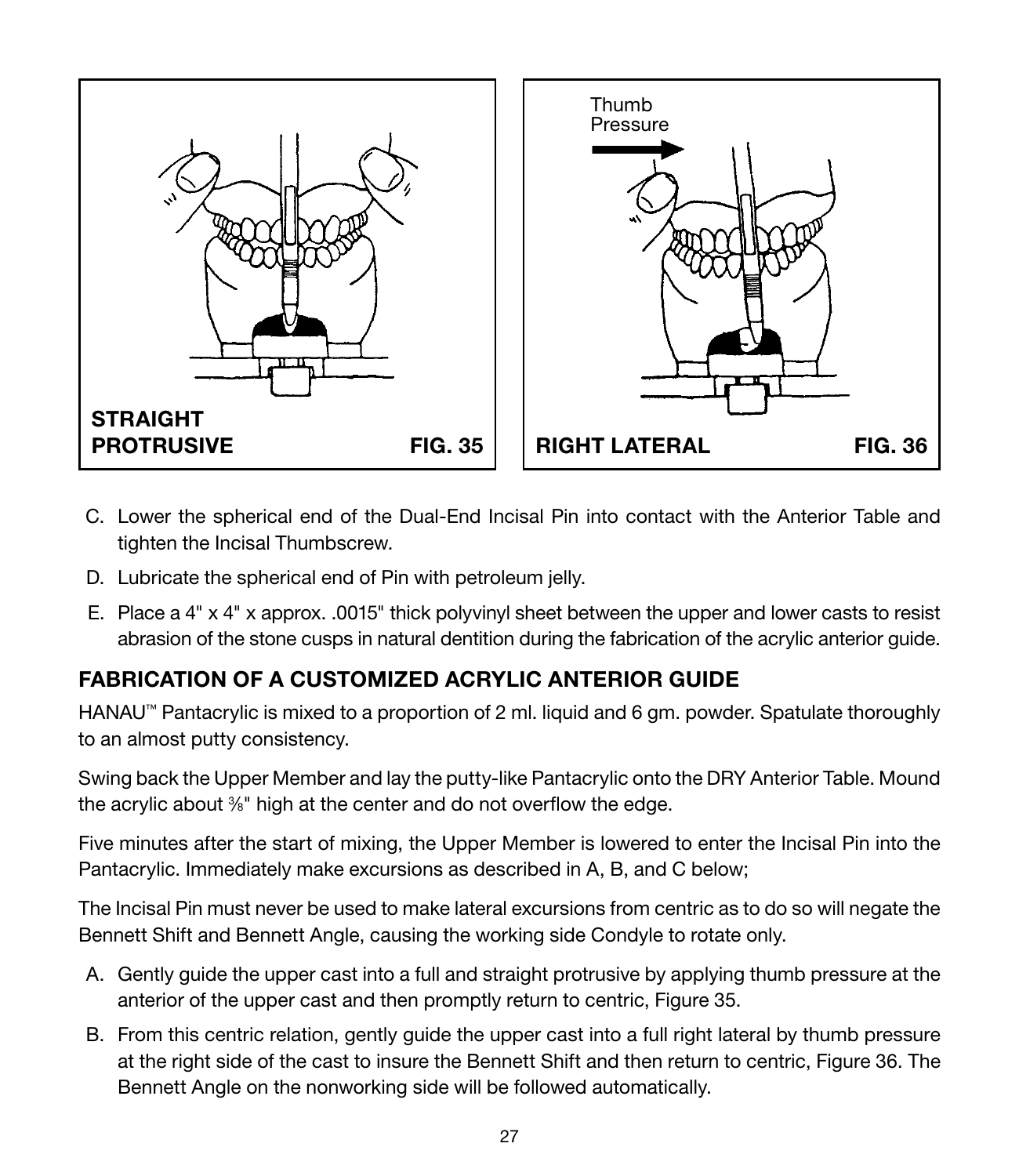

C. The upper cast is then guided through a full left lateral excursion with its return then to centric, Figure 37. Thumb pressure at the left of the cast will allow full utilization of the Condylar Guidance settings.

 The Incisal Pin will be observed to displace the Pantacrylic and the three excursions from centric must be repeated as often as necessary until the material has set. Expected working time from mixing to a full set is approximately eight to ten minutes.

Upon complete set of the Pantacrylic Incisal Guidance, the frontal area of the acrylic may be relieved with a carbide bur to permit free opening and closing of the Upper Member at a centric relation.

Always apply thumb pressure at the side of the upper cast during laterals to insure the Bennett Shift on the working side and the Bennett Angle on the nonworking. Pressure at the front of the cast will assure protrusion.

Upon completion of the case, the Thumbscrew is removed and the customized Anterior Table filed with the patient's casts and recordings – or it is discarded.

A new disposable Flat Plastic Anterior Table is then attached for the next usage. Replacements are available as Item Number 009489-000, package of 12 disposable Flat Plastic Anterior Tables.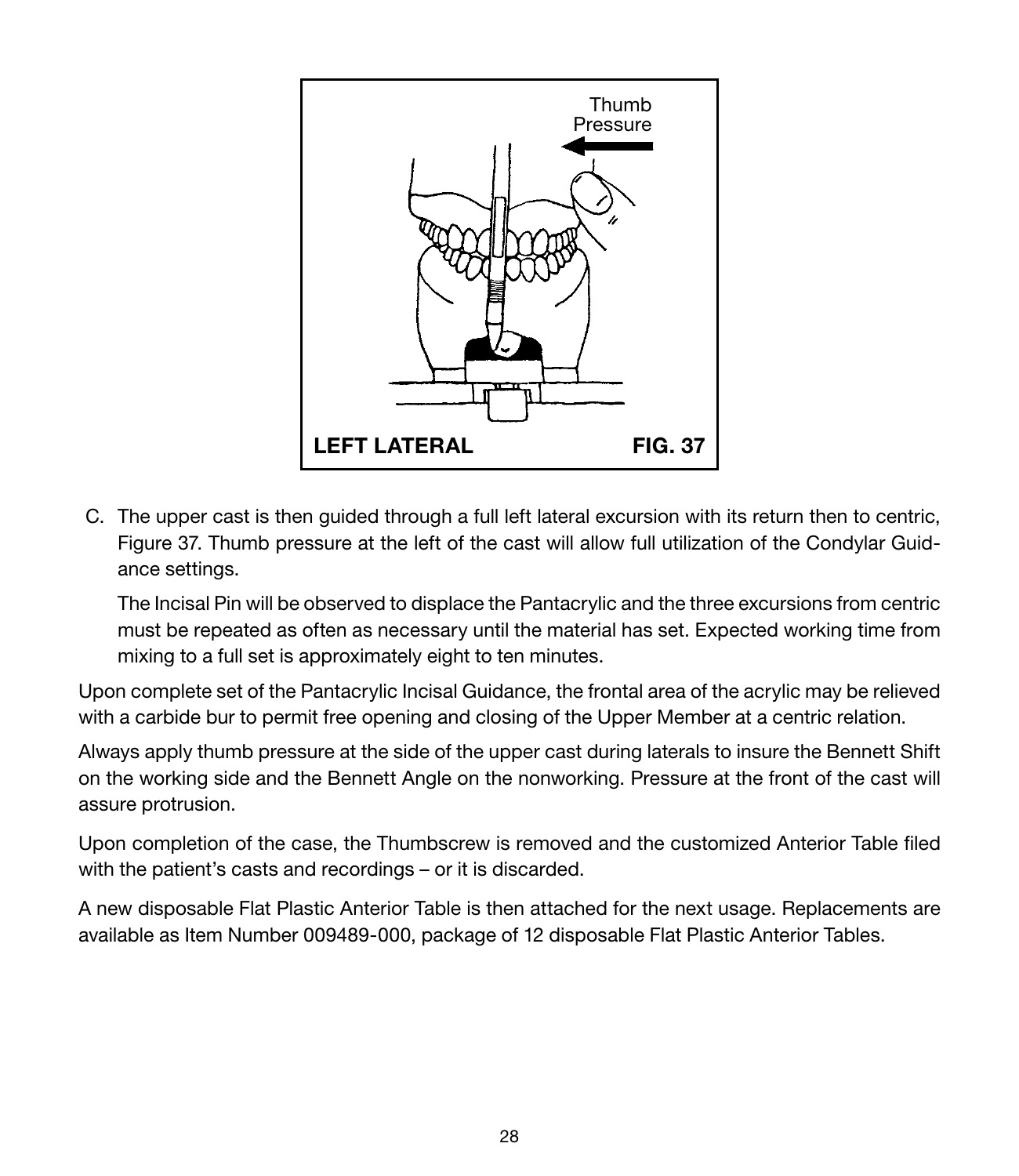

# ADJUSTABLE INCISAL PIN

This accessory Adjustable Incisal Pin (A.I.P.), Item Number 010670-000, allows the vertical dimension on the Articulator to be altered within a range of plus or minus 5 millimeter. It is the suggested companion to the Long Centric Adjustable Incisal Guide, Item Number 010740-000, described on page 29.

The A.I.P., Figure 38, has been factory adjusted for this Wide-Vue Series of Articulators, the Collar having been fixed and shall not be disturbed.

The Calibrated Angle Pin is adjusted by the Thumbnut to the mid-line calibration and then locked by the small Thumbscrew.

Insert the A.I.P. into the Upper Member to contact the Collar with the Boss and tighten the Incisal **Thumbscrew** 

This then is the ideal starting position for all usage and the Thumbnut is the only adjustable means – opening or closing the vertical 5 mm in either direction.

The Platform of a "zero" horizontally adjusted Incisal Guide is repositioned to align the "zero" indicating line on the Lateral Wings with the contact point of the Calibrated Angle PIn.

Always secure the Calibrated Angle Pin by the small Thumbscrew after any vertical adjustment.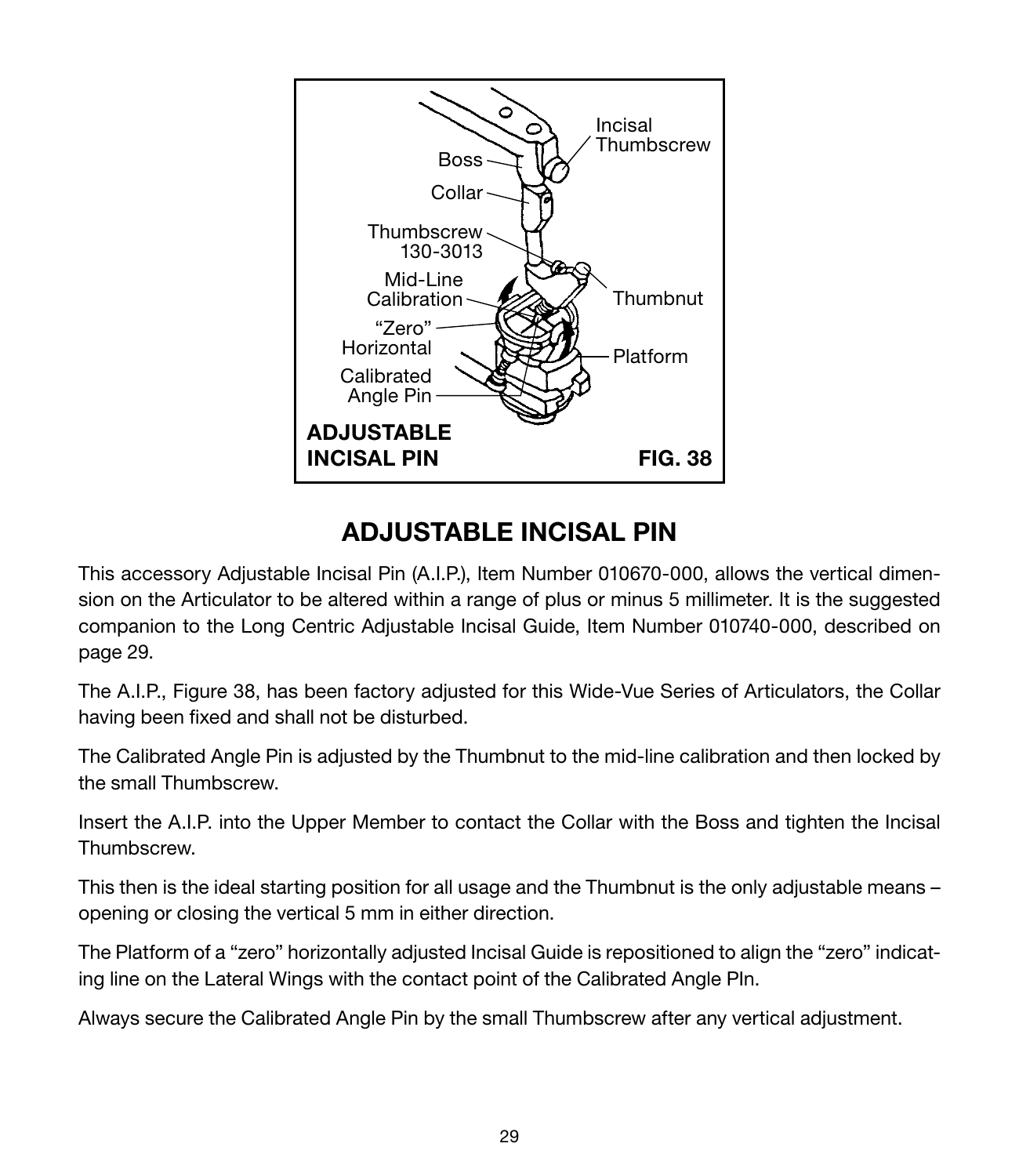# ARTICULATOR CARE AND MAINTENANCE

Your Whip Mix articulator is a precision instrument and requires care and maintenance. Periodic cleaning and lubricating as described below will assure prolonged life and dependable service from the instrument. Failure to follow these instructions will void your warranty.

## CLEANING

Use a mild soap and water solution with the aid of a brush to dissolve accumulations of wax and to wash away carborundum grit. Then air dry and lubricate. DO NOT use strong detergents, alkalies, gasoline or naphtha as cleaning agents.

#### LUBRICATION

Lubricate the working and bearing components with a thin film of sewing machine or high speed handpiece type oil. Wipe off excess oil to prevent accumulations of dust or grit.

A thin coating of petroleum jelly must be applied to all Articulator surfaces that will be contacted by the gypsum mounting material.

#### **STORAGE**

Store the articulator in a clean, dry atmosphere free of plaster and carborundum dust; away from acids, alkalies or corrosive medicaments. Wait a full day after mounting casts before storing the articulator in a carrying case or corrugated carton. Moisture dissipation from the stone in an enclosed area causes alkalinity of the stone mixture which can damage the articulator surface.

#### WARRANTY

Whip Mix Corporation warrants the articulator system to be free from defects in material and/or workmanship for a period of one year. In the event of a defect, please notify the factory in writing of the defect prior to returning the instrument. Whip Mix Corporation will, at its option, either repair, replace or issue a credit for such defects.

Because Whip Mix Corporation is continually advancing the design of its products and manufacturing methods, it reserves the right to improve, modify or discontinue products at any time, or to change specifications or prices without notice and without incurring obligations.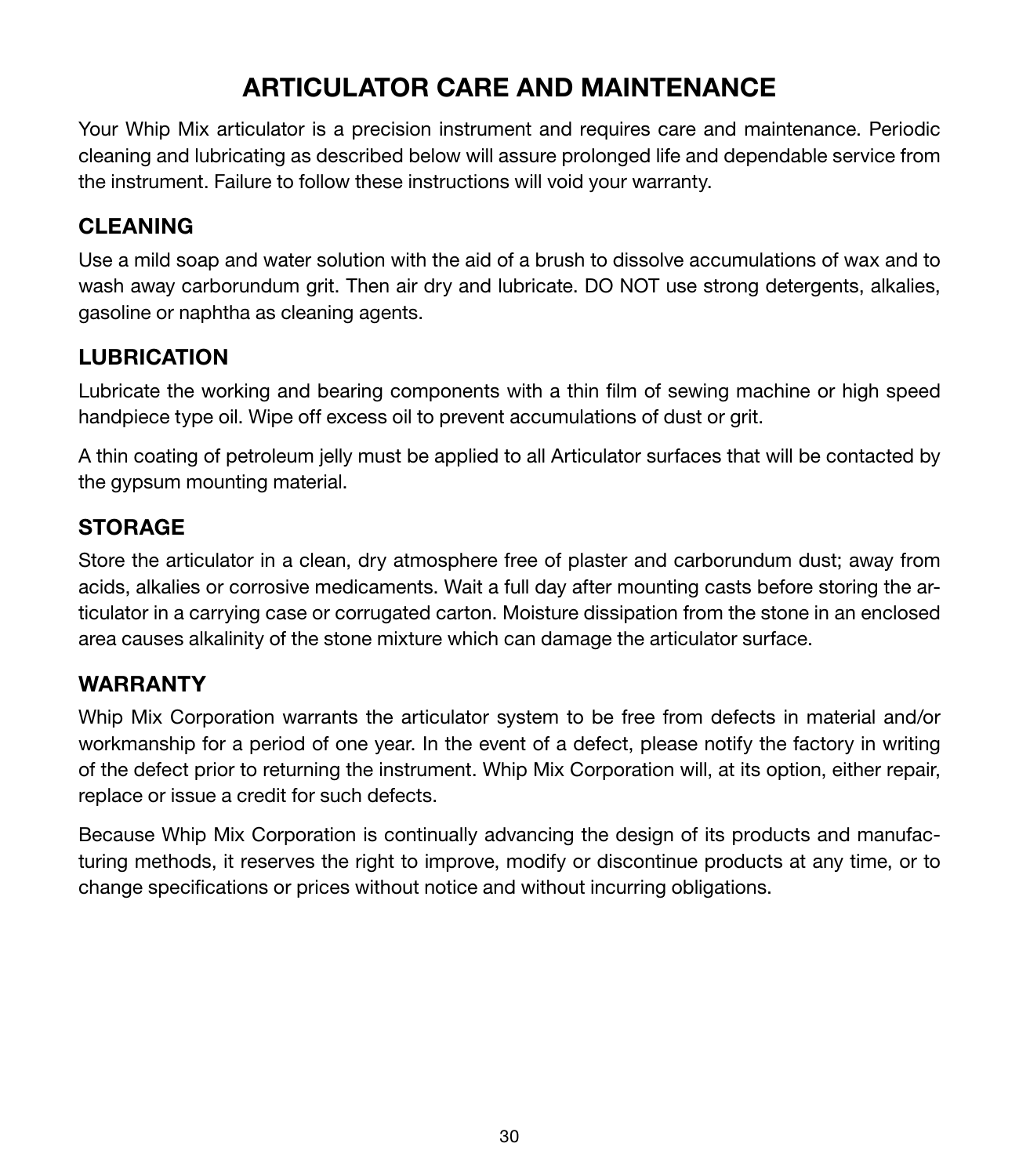# **FACEBOWS**

Besides the HANAU™ Spring-Bow, these Facebows may be preferred and are described fully in the Whip Mix catalog:

#### EARPIECE FACEBOWS:



Item Number 008824-000 Earpiece Facebow with Orbitale Pointer and Bitefork; for use with 010824-000, 010885-000, 010889-000.

# FACIA (SNOW TYPE) FACEBOWS:



Item Number 005705-000 Facia Facebow with Orbitale Pointer and Bitefork; for use with 010824-000, 010885-000, 010889-000.

These Facebows include a Bitefork. To substitute a Biteplane for dentulous, specify "with Biteplane, Item Number 005727-000."



## FLAT ANTERIOR GUIDE, Item Number 010741-000

Includes a quick indexing flat plastic Anterior Table and Thumbscrew for accurate repositioning on the Articulator.

This flat plastic Anterior Table may also be used as a disposable carrier for fabricating a customized acrylic anterior guidance in an acrylic material.

Replacement disposable Anterior Tables are available in packages of 12 as Item Number 009489-000.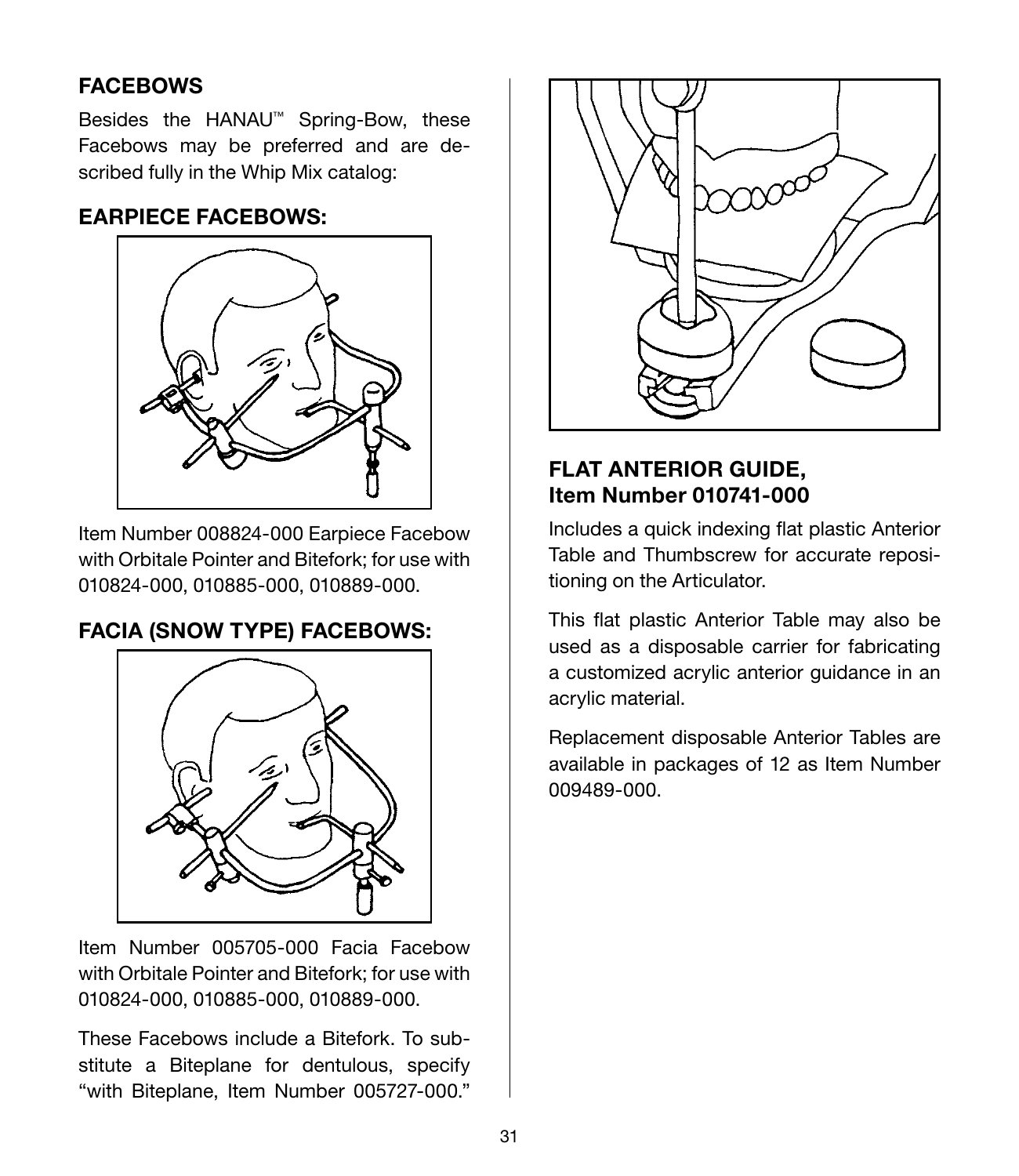

# ADJUSTABLE INCISAL GUIDE, Item Number 010731-000

This mechanical anterior guidance may be adjusted to the terminal inclines of protrusion and right and left lateral relations. It is used with the "chisel" end of the Dual-End Incisal Pin furnished with the Wide-Vue.



## ORBITALE INDICATOR, Item Number 005052-000

Represents the patient's infra-orbitale notch as an anatomical third reference point during a Facebow transfer to the Articulator.



# ADJUSTABLE INCISAL PIN, Item Number 010670-000

The vertical dimension may be altered within a range of plus or minus 5 millimeter while its Calibrated Angle Pin remains on the exact arc of Articulator closure.



# CAST SUPPORT, Item Number 003401-000

Supports the Bitefork or Biteplane index during a Facebow transfer to the Articulator – preventing vertical displacement by cast weight and gypsum mounting.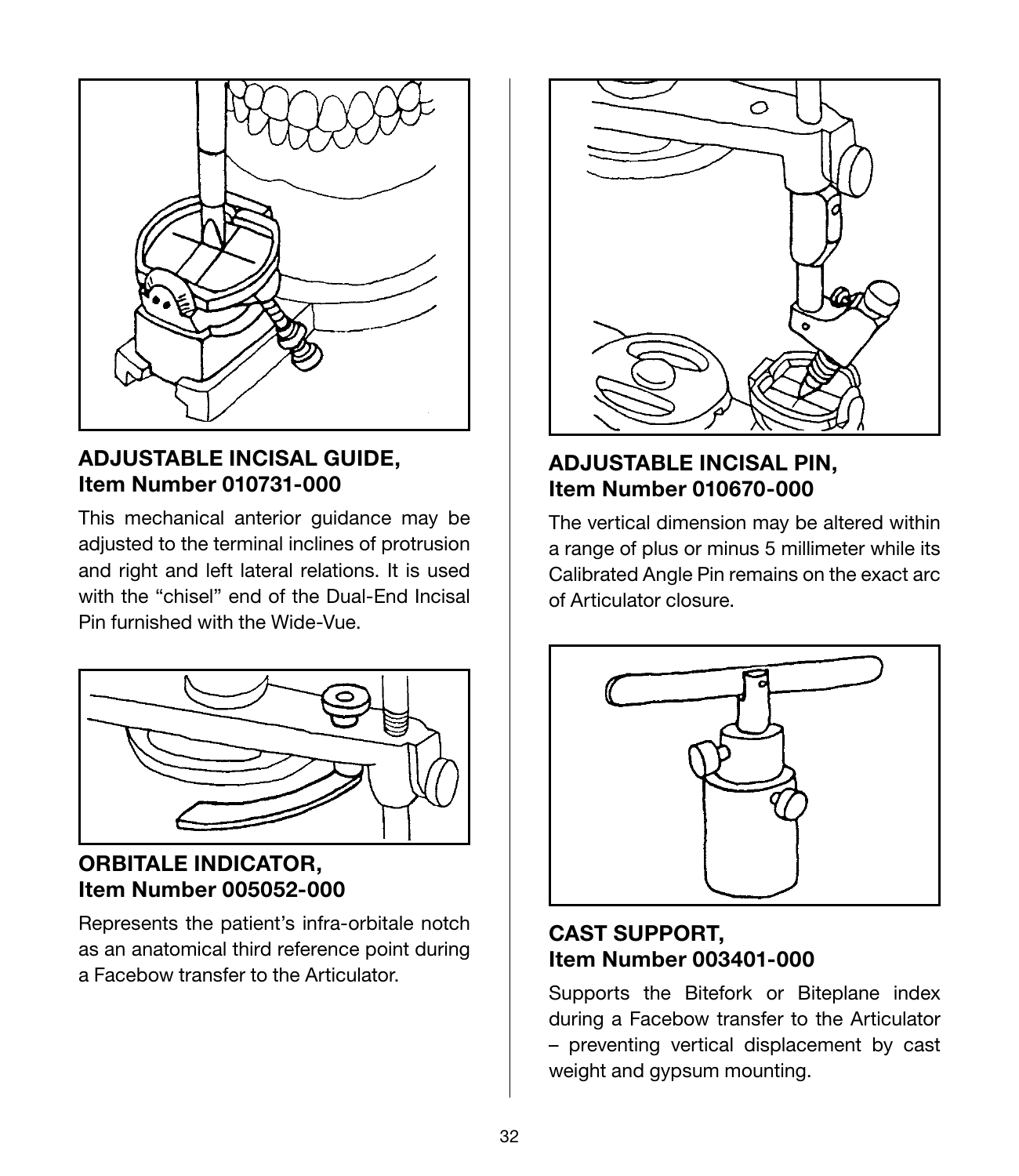

#### REMOUNTING RECORD JIG, Item Number 009544-000

Is used for the preparation of a permanent plaster record – accurately relocates the occlusal index for remounting the upper after processing. This precludes taking a second Facebow record and transfer to the Articulator.



## BROADRICK OCCLUSAL PLANE ANALYZER, Item Number 006901-000

Is used for analyzing the Curve of Spee and the Curve of Wilson in developing an acceptable curve of occlusion.



ALCOHOL TORCH Item Number 000301-000

Is ideal for setting-up teeth, for waxing and for numerous other utility uses.



#### INSTRUMENT CASE, SMALL Item Number 015601-000

This attractive and durable case has been constructed to contain the Articulator and Facebow.

It provides protective storage and transfer to or from the laboratory. Specify for Wide-Vue.